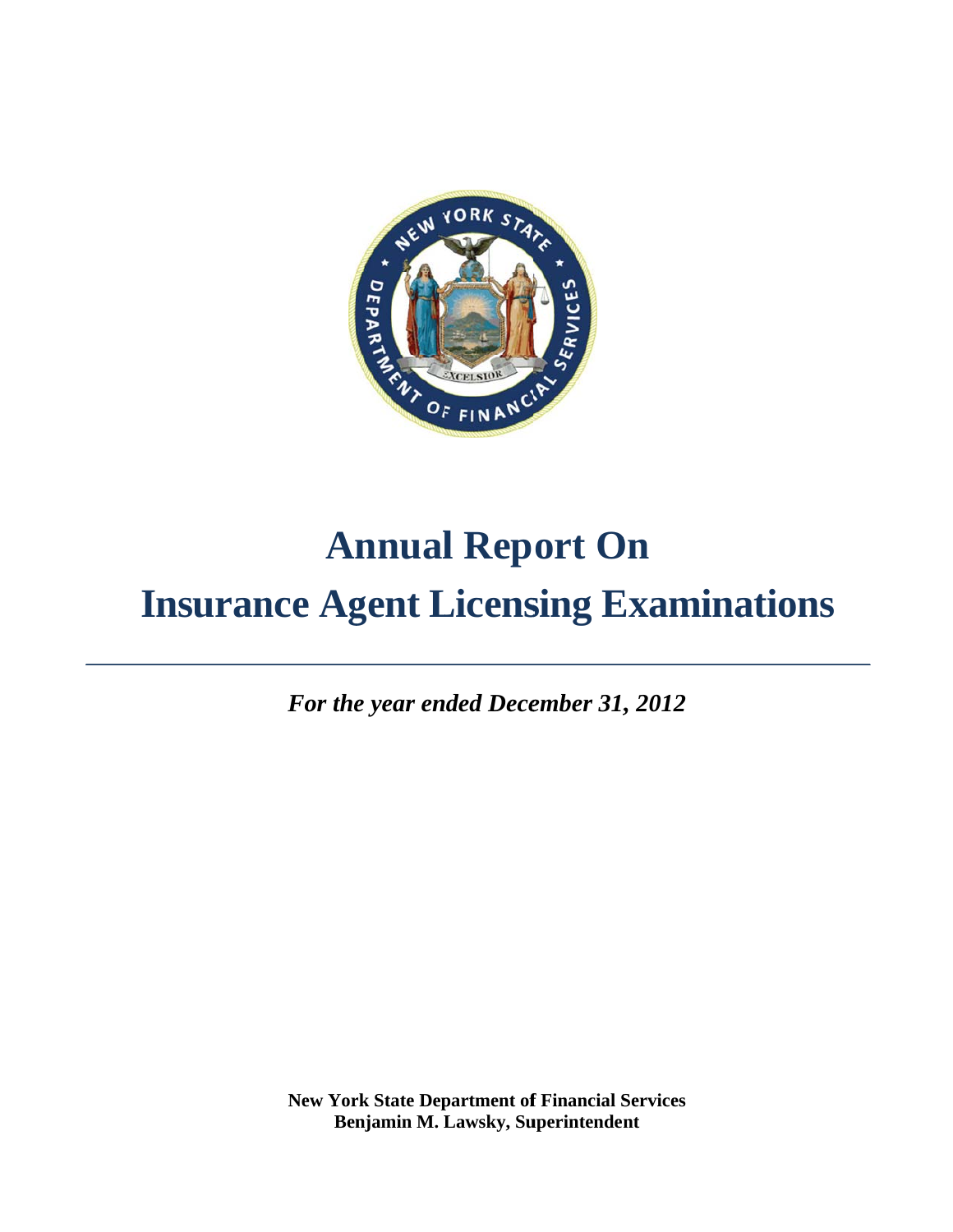#### **INTRODUCTION**

The Report on Insurance Agent Licensing Examinations, as required under § 214 of the Insurance Law, outlines the total number of examinees, the passing rate of all examinees, the mean scores as well as additional data on the correlation of the passing rate and mean scores of examinees to the applicants' gender, age, level of education, race, ethnicity and native language.

The data and demographic statistics provided in this report account for the insurance agent licensing examinations administered from January 1, 2012 through December 31, 2012. The Demographics Statistics for all insurance licensing examinations can be found on our website.

#### **BACKGROUND**

Insurance Law § 214 requires the Superintendent to perform a study of the insurance agent licensing examinations required by Insurance Law § 2103.

Insurance Law § 2103(f)(3), requires the Superintendent to request that an applicant taking insurance agent licensing examinations set forth his or her: (1) full name, residence address, business address and mailing address; (2) gender; (3) age; (4) education level; (5) race or ethnicity; and (6) native language. The examination must also include a clear and unambiguous statement that the applicant is not required to disclose his or her gender, native language, highest level of education achieved, race or ethnicity, and that the Department of Financial Services will use the information for statistical purposes only.

An applicant may not leave any demographic question blank – he or she must specify an answer. Therefore, if the applicant does not wish to participate in the study, then he or she must choose "I decline to participate." If an applicant believes that his or her gender, race, education, age, ethnicity, or native language is not specified, then he or she may choose "unspecified."

As set forth in § 214 of the Insurance Law the statistics provided in this report are limited to examinations to obtain an insurance agent license, collectively, "Insurance Agent Licensing Examinations" which consist of the following examination categories:

| Mortgage Guaranty Agent            | Personal Lines Insurance Agent/Broker |
|------------------------------------|---------------------------------------|
| Bail Bond Agent                    | Accident/Health Agent/Broker          |
| Life Insurance Agent/Broker        | Property/Casualty Agent/Broker        |
| Life, Accident/Health Agent/Broker |                                       |

Examinations are multiple-choice and administered electronically. Examination scores are based on the number of questions answered correctly. An individual must correctly answer 70% of the questions to pass the exam. The number of questions ranges from 40 to 150 across the different categories of examinations. The following table provides the total number of questions with correct answers that are required to pass the examination for each category.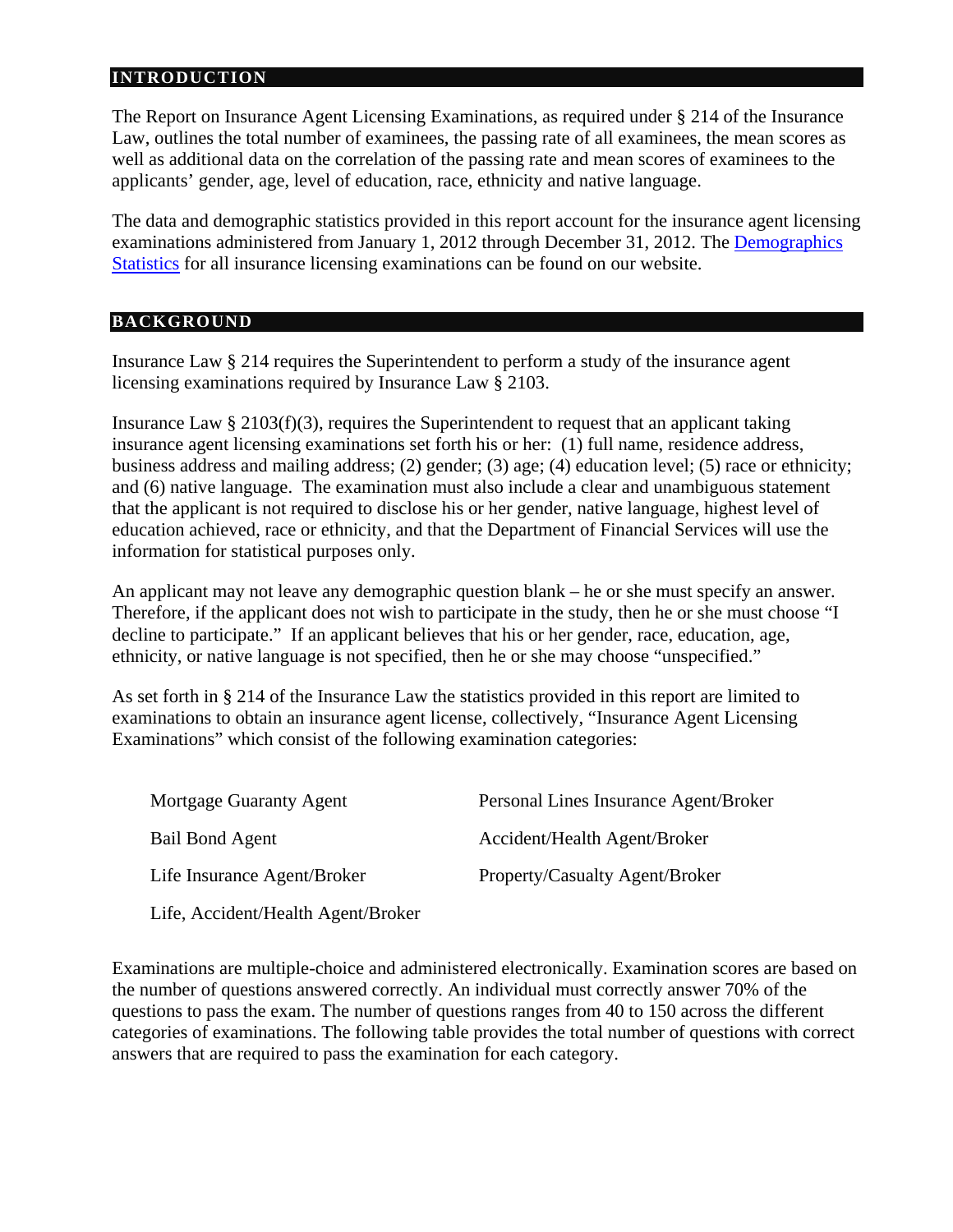# **Number of Questions and Correct Answers Required to Pass the Examination by Examination Category**

| <b>Exam Name</b>                                       | Number of<br><b>Questions</b> | <b>Number of Correct</b><br><b>Answers Required to Pass</b><br>the Exam |
|--------------------------------------------------------|-------------------------------|-------------------------------------------------------------------------|
| Mortgage Guaranty Agent                                | 40                            | 28                                                                      |
| NY Bail Bond Agent                                     | 60                            | 42                                                                      |
| NY Life Insurance Agent/Broker                         | 100                           | 70                                                                      |
| NY Life, Accident and Health Insurance<br>Agent/Broker | 150                           | 105                                                                     |
| NY Personal Lines Insurance Agent/Broker               | 100                           | 70                                                                      |
| NY Accident and Health Insurance<br>Agent/Broker       | 100                           | 70                                                                      |
| NY Property and Casualty Insurance<br>Agent/Broker     | 150                           | 105                                                                     |

Examination scores provided in this report represent the percentage of questions answered correctly.<sup>1</sup>

 $\overline{a}$ 

  $1$  In the 2011 Demographic Report, the "Average Score" column was the actual number of questions answered correctly and not the percentage of questions answered correctly.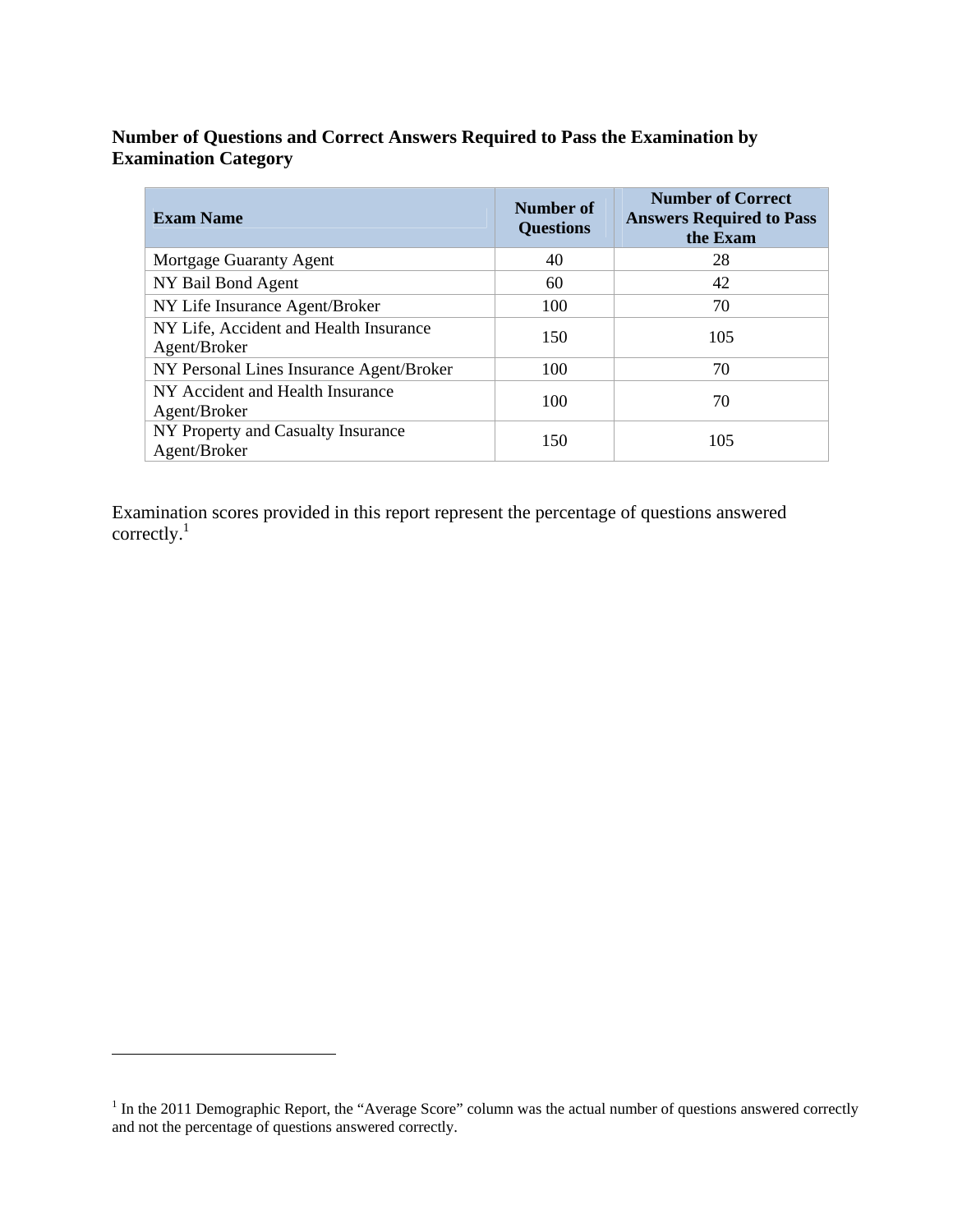# **DEMOGRAPHIC INFORMATION**

As required by Insurance Law§ 2103(f)(3), the registration form for all insurance agent licensing examinations sets forth six demographic questions. The questions are multiple-choice and ask the applicant to identify his or her gender, age, education level, race, ethnicity and native language as follows:

#### Gender Age

- o Female o Under 18
- o Male o 18-24
- o Unspecified o 25-29
- o I decline to participate o 30-34

#### **Education** o 40-44

- o High School or GED o 45-49
- o Some college o 50-54
- o 2-year college degree (Associates) o 55-59
- o 4-year college degree (Bachelor's) o 60-64
- o Master's degree o 65 and over
- o Doctoral degree o Unspecified
- 
- o I decline to participate

#### **Ethnicity Race**

- 
- 
- 
- o Dutch o White
- 
- 
- 
- o German
- 
- o Italian o Arabic
- o Japanese o Chinese
- 
- 
- 
- o Puerto Rican o Italian
- o Russian o Korean
- o Scottish o Polish
- o Swedish o Russian
- o Vietnamese o Spanish
- o Other Asian o Tagalog
- o Other European o Vietnamese
- o Other Hispanic or Latino o Unspecified
- 
- o I decline to participate
- -
	-
	-
	-
	-
	-
	-
	-
	-
	-
	-
	-
- o Unspecified o I decline to participate

- o American/Canadian o American Indian and Alaska Native
- o Chinese o Black or African American
- o Cuban o Native Hawaiian and Other Pacific Islander
	-
- o English o Two or more races
- o Filipino o Unspecified
- o French o I decline to participate

# o Irish **Native Language**

- 
- 
- o Korean o English
- o Mexican o French
- o Polish o German
	-
	-
	-
	-
	-
	-
	-
	-
- o Unspecified o I decline to participate
- -
	- o 35-39
	-
	-
	-
	-
	-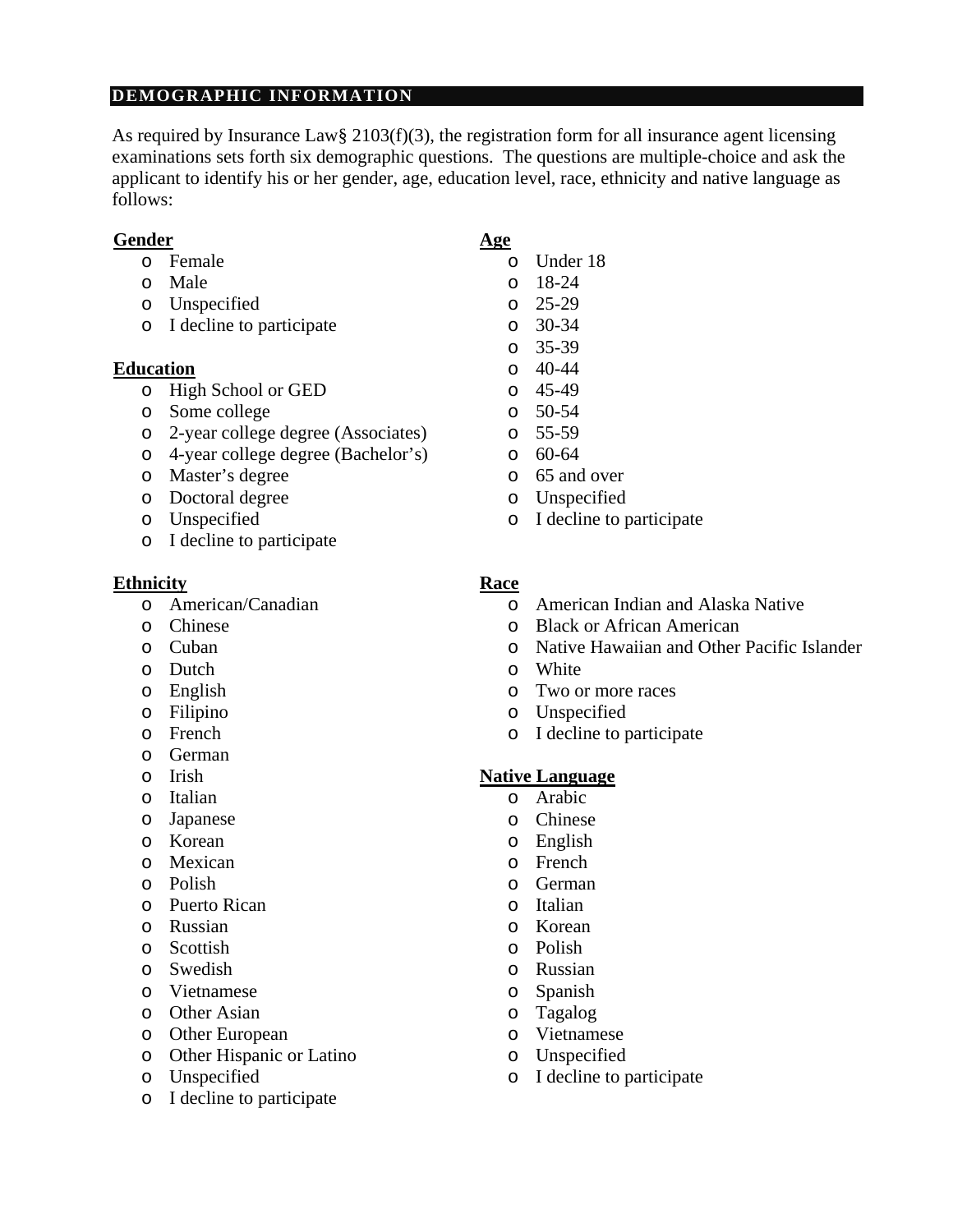#### **OBSERVATIONS**

In 2012, there were over 24,000 examinees. For examinees who provided gender information, 53% were male and 47% were female. For those who provided information on highest education level achieved, 14% reported high school or GED, 77% reported some kind of undergraduate level of college education, and 9% reported graduate level of college education. The data indicate that male examinees and those examinees with higher education levels generally had higher passing rates and average scores on the agent licensing examinations, respectively than female examinees and those examinees with lower education levels.

The tables in this section summarize the total number of examinees, the passing rate of all examinees, the mean scores by applicants' gender, age, level of education, race, ethnicity and native language.

| <b>Gender</b>            | <b>Total Number of</b><br><b>Examinees</b> | <b>Passing</b><br>Rate $(\% )$ | Average<br>Score $(\% )$ |
|--------------------------|--------------------------------------------|--------------------------------|--------------------------|
| Female                   | 10535                                      | 47.8                           | 76.0                     |
| Male                     | 11940                                      | 56.2                           | 81.8                     |
| Unspecified              | 2212                                       | 60.0                           | 72.6                     |
| I decline to participate |                                            |                                |                          |
| <b>Total</b>             | 24687                                      | 53.0                           | 78.5                     |

### **Passing Rate of all New York State Licensing Examinations by Gender**

#### **Passing Rate of all New York State Licensing Examinations by Educational Level**

| <b>Education Level</b>             | <b>Total Number of</b><br><b>Examinees</b> | <b>Passing</b><br>Rate $(\% )$ | <b>Average</b><br>Score $(\% )$ |
|------------------------------------|--------------------------------------------|--------------------------------|---------------------------------|
| High School or GED                 | 2381                                       | 34.4                           | 70.3                            |
| Some College                       | 4641                                       | 45.7                           | 77.3                            |
| 2-Year College Degree (Associates) | 2011                                       | 45.5                           | 77.2                            |
| 4-Year College Degree (Bachelor's) | 6099                                       | 63.4                           | 85.9                            |
| Master's Degree                    | 1363                                       | 71.8                           | 88.5                            |
| Doctoral Degree                    | 163                                        | 79.1                           | 91.8                            |
| Unspecified                        | 2508                                       | 52.9                           | 73.9                            |
| I decline to participate           | 5521                                       | 52.9                           | 74.5                            |
| Total                              | 24687                                      | 53.0                           | 78.5                            |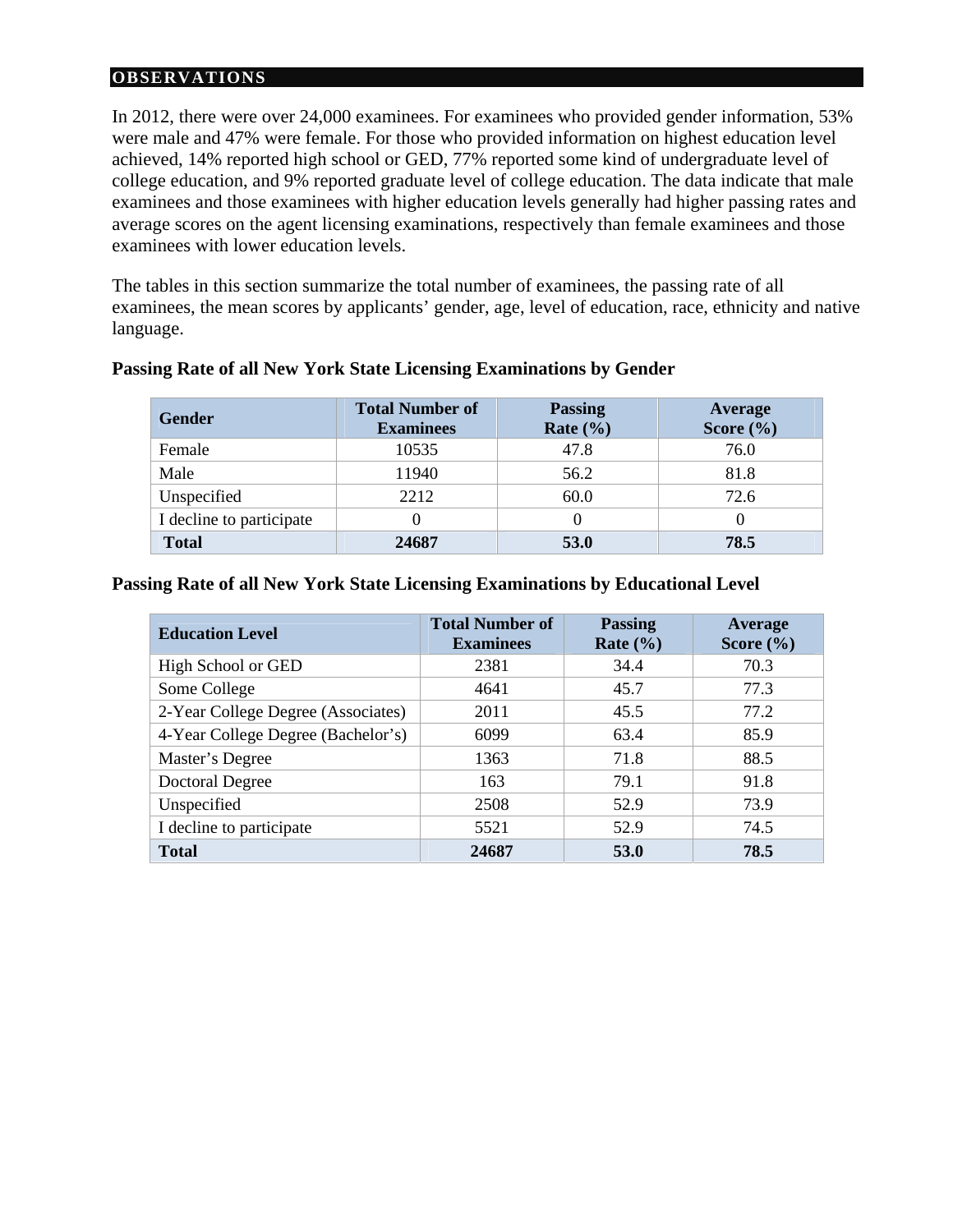| Age                      | <b>Total Number</b><br>of Examinees | <b>Passing</b><br>Rate $(\% )$ | Average<br>Score $(\% )$ |
|--------------------------|-------------------------------------|--------------------------------|--------------------------|
| Under 18                 | 13                                  | 23.1                           | 73.1                     |
| 18-24                    | 4893                                | 46.2                           | 79.2                     |
| $25-29$                  | 3264                                | 53.0                           | 81.4                     |
| $30 - 34$                | 2250                                | 53.4                           | 80.5                     |
| 35-39                    | 1658                                | 54.6                           | 79.7                     |
| $40 - 44$                | 1502                                | 55.3                           | 79.8                     |
| 45-49                    | 1425                                | 56.9                           | 81.0                     |
| 50-54                    | 1090                                | 61.7                           | 82.2                     |
| 55-59                    | 725                                 | 58.8                           | 81.3                     |
| 60-64                    | 305                                 | 60.3                           | 80.9                     |
| 65 and over              | 162                                 | 63.6                           | 79.6                     |
| Unspecified              | 2124                                | 55.2                           | 73.3                     |
| I decline to participate | 5276                                | 52.6                           | 74.5                     |
| Total                    | 24687                               | 53.0                           | 78.5                     |

# **Passing Rate of all New York State Licensing Examinations by Age**

# **Passing Rate of all New York State Licensing Examinations by Ethnicity**

| <b>Ethnicity</b>         | <b>Total Number</b><br>of Examinees | <b>Passing</b><br>Rate $(\% )$ | Average<br>Score $(\% )$ |
|--------------------------|-------------------------------------|--------------------------------|--------------------------|
| American/Canadian        | 5884                                | 59.2                           | 84.9                     |
| Chinese                  | 972                                 | 46.8                           | 67.6                     |
| Cuban                    | 40                                  | 60.0                           | 77.9                     |
| Dutch                    | 24                                  | 70.8                           | 90.9                     |
| English                  | 733                                 | 45.0                           | 77.2                     |
| Filipino                 | 169                                 | 54.4                           | 69.3                     |
| French                   | 54                                  | 51.9                           | 79.4                     |
| German                   | 221                                 | 67.0                           | 91.9                     |
| Irish                    | 640                                 | 63.3                           | 90.0                     |
| Italian                  | 1057                                | 60.0                           | 87.1                     |
| Japanese                 | 29                                  | 75.9                           | 99.1                     |
| Korean                   | 140                                 | 42.1                           | 83.2                     |
| Mexican                  | 83                                  | 42.2                           | 74.1                     |
| Other Asian              | 506                                 | 44.5                           | 75.2                     |
| Other European           | 337                                 | 62.6                           | 87.2                     |
| Other Hispanic or Latino | 1916                                | 35.0                           | 68.8                     |
| Polish                   | 161                                 | 72.1                           | 91.6                     |
| <b>Puerto Rican</b>      | 574                                 | 42.9                           | 73.1                     |
| Russian                  | 200                                 | 45.0                           | 84.0                     |
| Scottish                 | 29                                  | 79.3                           | 92.6                     |
| Swedish                  | 20                                  | 45.0                           | 87.9                     |
| Vietnamese               | 26                                  | 34.6                           | 83.4                     |
| Unspecified              | 3895                                | 52.5                           | 76.0                     |
| I decline to participate | 6977                                | 53.0                           | 75.8                     |
| <b>Total</b>             | 24687                               | 53.0                           | 78.5                     |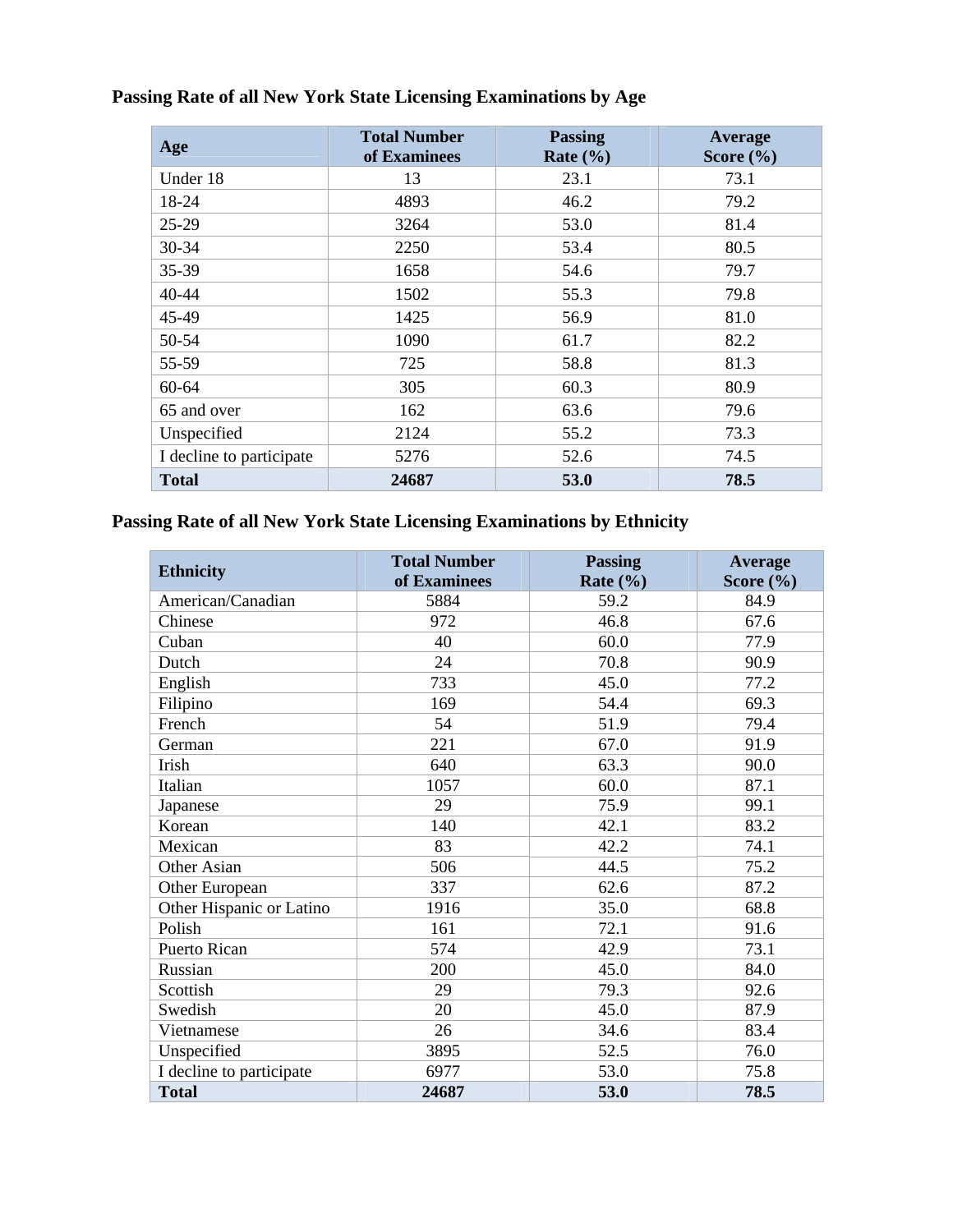| <b>Native Language</b>   | <b>Total Number</b><br>of Examinees | <b>Passing</b><br>Rate $(\% )$ | <b>Average</b><br>Score $(\% )$ |
|--------------------------|-------------------------------------|--------------------------------|---------------------------------|
| Arabic                   | 52                                  | 21.2                           | 73.8                            |
| Chinese                  | 850                                 | 44.7                           | 65.7                            |
| English                  | 12683                               | 57.3                           | 83.8                            |
| French                   | 152                                 | 36.8                           | 71.5                            |
| German                   | 12                                  | 58.3                           | 81.3                            |
| Italian                  | 64                                  | 29.7                           | 77.4                            |
| Korean                   | 83                                  | 32.5                           | 77.9                            |
| Polish                   | 38                                  | 57.9                           | 85.3                            |
| Russian                  | 172                                 | 42.4                           | 82.0                            |
| Spanish                  | 1556                                | 31.1                           | 65.6                            |
| Tagalog                  | 98                                  | 64.3                           | 67.5                            |
| Vietnamese               | 45                                  | 35.6                           | 83.1                            |
| Unspecified              | 2869                                | 52.6                           | 74.4                            |
| I decline to participate | 6013                                | 52.2                           | 74.7                            |
| <b>Total</b>             | 24687                               | 53.0                           | 78.5                            |

# **Passing Rate of all New York State Licensing Examinations by Native Language**

# **Passing Rate of all New York State Licensing Examinations by Race**

| <b>Race</b>                                | <b>Total Number</b><br>of Examinees | <b>Passing</b><br>Rate $(\% )$ | Average<br>Score $(\% )$ |
|--------------------------------------------|-------------------------------------|--------------------------------|--------------------------|
| American Indian and Alaska Native          | 81                                  | 48.1                           | 77.0                     |
| Asian                                      | 1937                                | 45.7                           | 71.2                     |
| <b>Black or African American</b>           | 2571                                | 41.6                           | 72.0                     |
| Native Hawaiian and Other Pacific Islander | 69                                  | 46.4                           | 81.4                     |
| White                                      | 8886                                | 62.5                           | 87.6                     |
| Two or more races                          | 748                                 | 44.7                           | 75.0                     |
| Unspecified                                | 3875                                | 45.7                           | 72.3                     |
| I decline to participate                   | 6520                                | 52.0                           | 74.9                     |
| Total                                      | 24687                               | 53.0                           | 78.5                     |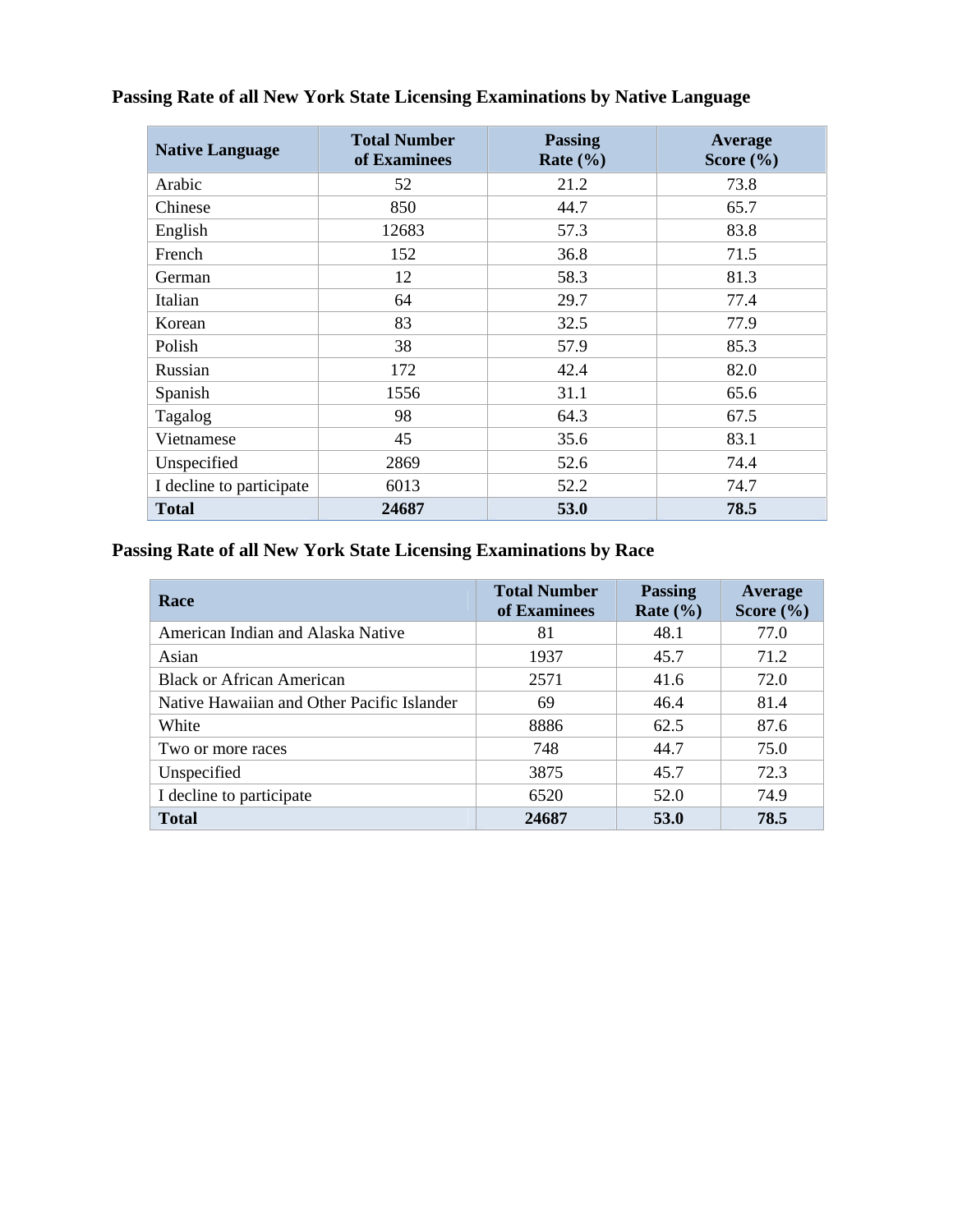### **Mortgage Guaranty Agent**

This examination qualifies the agent to sell mortgage insurance. Mortgage insurance is insurance against financial loss by reason of nonpayment of any sum required to be paid under the terms of any instrument of indebtedness secured by a lien on real estate.

| <b>Gender</b>            | <b>Total Number</b><br>of Examinees | <b>Passing</b><br>Rate $(\% )$ | Average<br>Score $(\% )$ |
|--------------------------|-------------------------------------|--------------------------------|--------------------------|
| Female                   |                                     |                                |                          |
| Male                     |                                     | 50                             | 71.25                    |
| Unspecified              |                                     |                                |                          |
| I decline to participate |                                     |                                |                          |
| Total                    |                                     | 50                             | 71.25                    |

| Age                      | <b>Total Number of</b><br><b>Examinees</b> | <b>Passing</b><br>Rate $(\% )$ | Average<br>Score $(\frac{6}{6})$ |
|--------------------------|--------------------------------------------|--------------------------------|----------------------------------|
| Under 18                 |                                            | $\theta$                       | $\Omega$                         |
| 18-24                    | 0                                          | $\theta$                       | $\Omega$                         |
| 25-29                    | 0                                          | $\theta$                       | $\theta$                         |
| $30 - 34$                |                                            | $\Omega$                       | $\Omega$                         |
| 35-39                    |                                            | $\Omega$                       | $\Omega$                         |
| 40-44                    | 0                                          | $\Omega$                       | $\Omega$                         |
| 45-49                    | 0                                          | $\Omega$                       | $\Omega$                         |
| 50-54                    | 2                                          | 50                             | 71.25                            |
| 55-59                    | 0                                          | $\Omega$                       | $\Omega$                         |
| 60-64                    | 0                                          | $\theta$                       | $\Omega$                         |
| 65 and over              | 0                                          | $\Omega$                       | $\Omega$                         |
| Unspecified              | 0                                          | $\Omega$                       | $\Omega$                         |
| I decline to participate | 0                                          | $\theta$                       | 0                                |
| Total                    | $\overline{2}$                             | 50                             | 71.25                            |

| <b>Education</b>                   | <b>Total Number</b><br>of Examinees | <b>Passing</b><br>Rate $(\% )$ | <b>Average Score</b><br>(%) |
|------------------------------------|-------------------------------------|--------------------------------|-----------------------------|
| High School or GED                 |                                     |                                |                             |
| Some College                       |                                     |                                |                             |
| 2-Year College Degree (Associates) |                                     |                                |                             |
| 4-Year College Degree (Bachelor's) |                                     | 50                             | 71.25                       |
| Master's Degree                    |                                     |                                |                             |
| <b>Doctoral Degree</b>             |                                     |                                |                             |
| Unspecified                        |                                     |                                |                             |
| I decline to participate           |                                     |                                |                             |
| Total                              |                                     | 50                             | 71 25                       |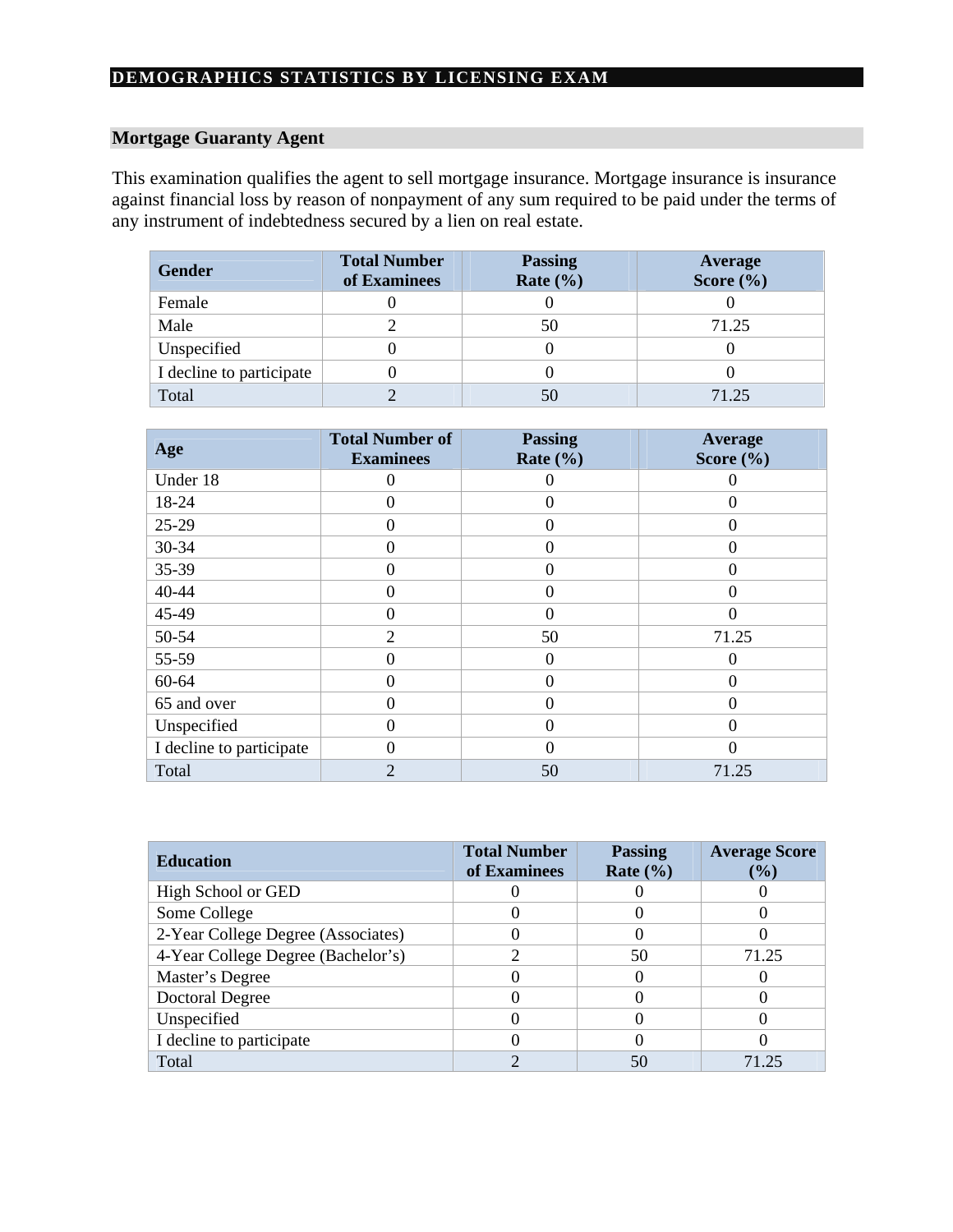| <b>Race</b>                                | <b>Total Number</b><br>of Examinees | <b>Passing</b><br>Rate $(\% )$ | <b>Average</b><br>Score $(\% )$ |
|--------------------------------------------|-------------------------------------|--------------------------------|---------------------------------|
| American Indian and Alaska Native          |                                     |                                |                                 |
| Asian                                      | 0                                   |                                |                                 |
| <b>Black or African American</b>           | $\Omega$                            |                                |                                 |
| Native Hawaiian and Other Pacific Islander | $\Omega$                            |                                |                                 |
| White                                      | $\overline{2}$                      | 50                             | 71.25                           |
| Two or more races                          | $\left($                            |                                |                                 |
| Unspecified                                | $\left( \right)$                    |                                | 0                               |
| I decline to participate                   | 0                                   |                                |                                 |
| Total                                      | $\mathfrak{D}$                      | 50                             | 71.25                           |

| <b>Ethnicity</b>         | <b>Total Number</b><br>of Examinees | <b>Passing</b><br>Rate $(\% )$ | <b>Average</b><br>Score $(\% )$ |
|--------------------------|-------------------------------------|--------------------------------|---------------------------------|
| American/Canadian        | $\overline{0}$                      | $\overline{0}$                 | $\overline{0}$                  |
| Chinese                  | $\overline{0}$                      | $\mathbf{0}$                   | $\overline{0}$                  |
| Cuban                    | $\overline{0}$                      | $\mathbf{0}$                   | $\mathbf{0}$                    |
| Dutch                    | $\overline{0}$                      | $\mathbf{0}$                   | $\mathbf{0}$                    |
| English                  | $\overline{0}$                      | $\overline{0}$                 | $\mathbf{0}$                    |
| Filipino                 | $\overline{0}$                      | $\theta$                       | $\boldsymbol{0}$                |
| French                   | $\mathbf{0}$                        | $\overline{0}$                 | $\overline{0}$                  |
| German                   | $\overline{0}$                      | $\overline{0}$                 | $\overline{0}$                  |
| Irish                    | $\overline{0}$                      | $\overline{0}$                 | $\overline{0}$                  |
| Italian                  | $\overline{2}$                      | 50                             | 71.25                           |
| Japanese                 | $\overline{0}$                      | $\mathbf{0}$                   | $\overline{0}$                  |
| Korean                   | $\boldsymbol{0}$                    | $\mathbf{0}$                   | $\boldsymbol{0}$                |
| Mexican                  | $\overline{0}$                      | $\mathbf{0}$                   | $\overline{0}$                  |
| Polish                   | $\overline{0}$                      | $\overline{0}$                 | $\mathbf{0}$                    |
| Puerto Rican             | $\overline{0}$                      | $\overline{0}$                 | $\overline{0}$                  |
| Russian                  | $\overline{0}$                      | $\theta$                       | $\mathbf{0}$                    |
| Scottish                 | $\mathbf{0}$                        | $\overline{0}$                 | $\mathbf{0}$                    |
| Swedish                  | $\overline{0}$                      | $\overline{0}$                 | $\boldsymbol{0}$                |
| Vietnamese               | $\overline{0}$                      | $\mathbf{0}$                   | $\boldsymbol{0}$                |
| Other Asian              | $\overline{0}$                      | $\overline{0}$                 | $\boldsymbol{0}$                |
| Other European           | $\overline{0}$                      | $\mathbf{0}$                   | $\overline{0}$                  |
| Other Hispanic or Latino | $\boldsymbol{0}$                    | $\overline{0}$                 | $\boldsymbol{0}$                |
| Unspecified              | $\overline{0}$                      | $\mathbf{0}$                   | $\mathbf{0}$                    |
| I decline to participate | $\overline{0}$                      | $\theta$                       | $\overline{0}$                  |
| Total                    | $\overline{2}$                      | 50                             | 71.25                           |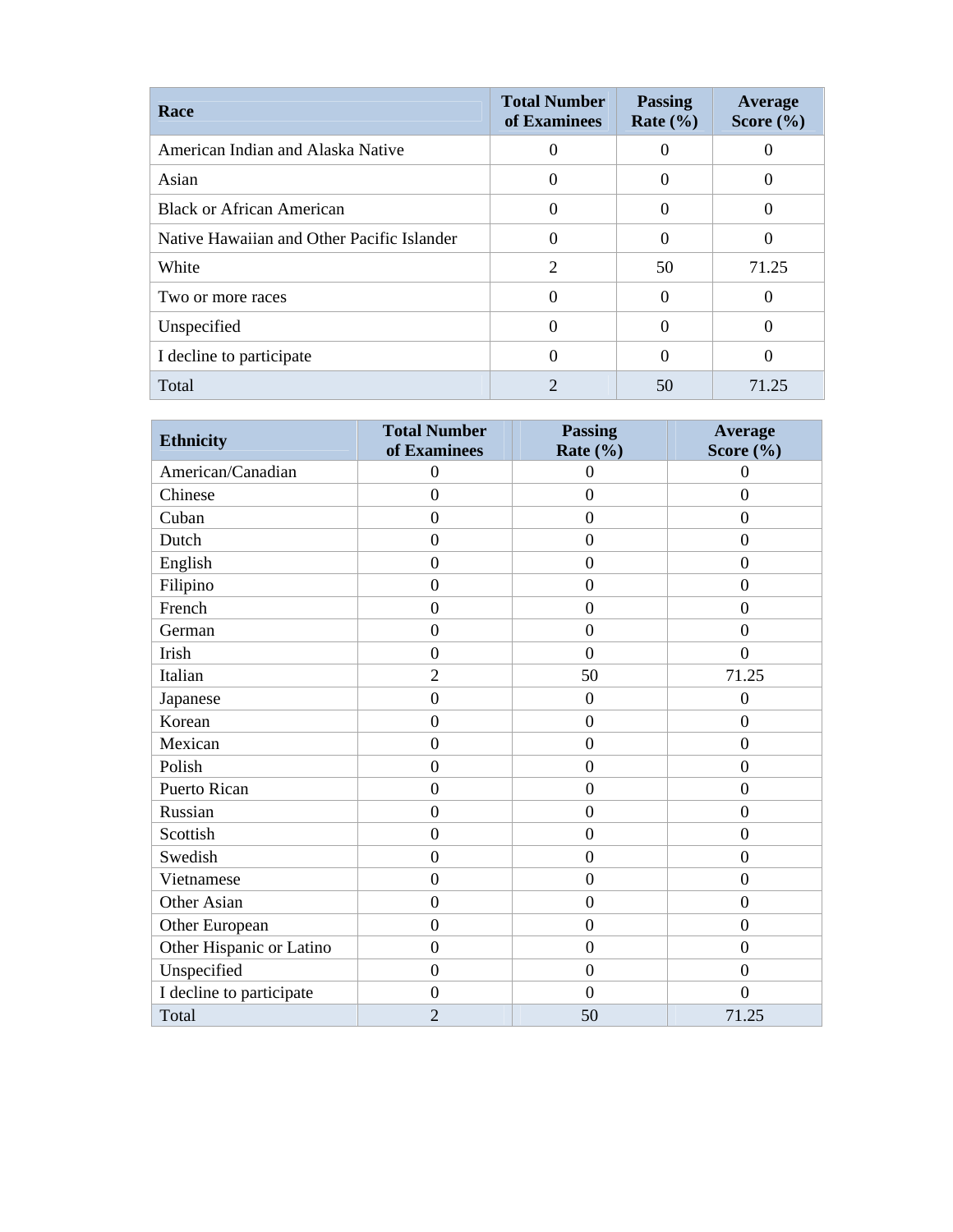| <b>Native Language</b>   | <b>Total Number</b><br>of Examinees | <b>Passing</b><br>Rate $(\% )$ | Average<br>Score $(\% )$ |
|--------------------------|-------------------------------------|--------------------------------|--------------------------|
| Arabic                   | $\Omega$                            | $\theta$                       | $\mathbf{\Omega}$        |
| Chinese                  | 0                                   | 0                              | $\Omega$                 |
| English                  | $\overline{2}$                      | 50                             | 71.25                    |
| French                   | $\Omega$                            | $\theta$                       | 0                        |
| German                   | $\Omega$                            | $\Omega$                       | $\Omega$                 |
| Italian                  | $\Omega$                            | $\Omega$                       | $\Omega$                 |
| Korean                   | $\Omega$                            | $\theta$                       | $\Omega$                 |
| Polish                   | $\Omega$                            | $\theta$                       | $\Omega$                 |
| Russian                  | $\Omega$                            | $\theta$                       | $\Omega$                 |
| Spanish                  | $\Omega$                            | $\Omega$                       | $\Omega$                 |
| Tagalog                  | $\Omega$                            | $\theta$                       | 0                        |
| Vietnamese               | $\theta$                            | $\overline{0}$                 | $\overline{0}$           |
| Unspecified              | $\Omega$                            | $\theta$                       | $\Omega$                 |
| I decline to participate | 0                                   | $\theta$                       | 0                        |
| Total                    | $\overline{2}$                      | 50                             | 71.25                    |

# **Bail Bond Agent**

Bail bond business is any person in any court having criminal jurisdiction or in any criminal action or proceeding who shall for another deposit money or property as bail or execute as surety any bail bond who within a period of one month prior thereto shall have made such a deposit or given such bail in more than two cases not arising out of the same transaction.

| Gender                   | <b>Total Number</b><br>of Examinees | <b>Passing</b><br>Rate $(\frac{9}{6})$ | Average<br>Score $(\frac{6}{6})$ |
|--------------------------|-------------------------------------|----------------------------------------|----------------------------------|
| Female                   | 16                                  | 68.75                                  | 72.82                            |
| Male                     | 33                                  | 66.67                                  | 73.33                            |
| Unspecified              |                                     | 100                                    | 87.5                             |
| I decline to participate |                                     |                                        |                                  |
| Total                    |                                     | 68.63                                  | 73.73                            |

| Age                      | <b>Total Number</b><br>of Examinees | <b>Passing</b><br>Rate $(\% )$ | Average<br>Score $(\% )$ |
|--------------------------|-------------------------------------|--------------------------------|--------------------------|
| Under 18                 | 0                                   | 0                              | $\Omega$                 |
| 18-24                    | 5                                   | 20                             | 63.67                    |
| $25-29$                  | $\overline{4}$                      | 75                             | 73.33                    |
| 30-34                    | 6                                   | 100                            | 76.67                    |
| 35-39                    | 3                                   | 100                            | 86.67                    |
| $40 - 44$                | 4                                   | 75                             | 75                       |
| 45-49                    | 3                                   | 100                            | 75.55                    |
| 50-54                    | 5                                   | 80                             | 78.67                    |
| 55-59                    |                                     | 100                            | 86.67                    |
| 60-64                    |                                     | 100                            | 85                       |
| 65 and over              | 0                                   | $\Omega$                       | $\theta$                 |
| Unspecified              | 4                                   | 25                             | 61.67                    |
| I decline to participate | 15                                  | 60                             | 43.6                     |
| Total                    | 51                                  | 68.63                          | 73.73                    |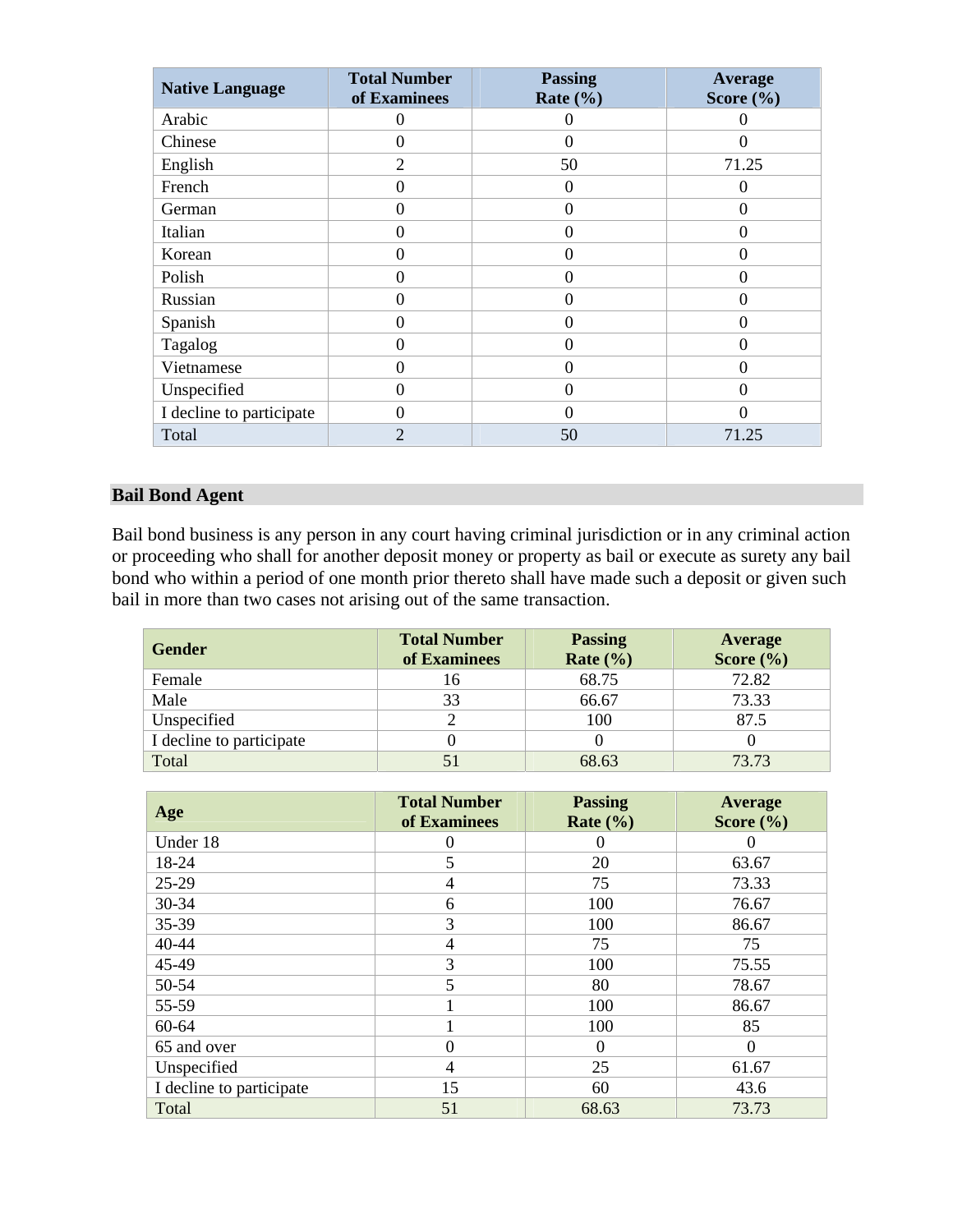| <b>Education</b>                   | <b>Total Number</b><br>of Examinees | <b>Passing</b><br>Rate $(\% )$ | <b>Average</b><br>Score $(\% )$ |
|------------------------------------|-------------------------------------|--------------------------------|---------------------------------|
| High School or GED                 |                                     | 85.71                          | 76.9                            |
| Some College                       | 10                                  | 80                             | 77.67                           |
| 2-Year College Degree (Associates) | 4                                   | 25                             | 62.92                           |
| 4-Year College Degree (Bachelor's) | 8                                   | 87.5                           | 74.8                            |
| Master's Degree                    | $\mathcal{D}_{\mathcal{L}}$         | 100                            | 85                              |
| Doctoral Degree                    |                                     | 100                            | 88.33                           |
| Unspecified                        | 4                                   | 25                             | 61.67                           |
| I decline to participate           | 15                                  | 60                             | 72.67                           |
| Total                              | 51                                  | 68.63                          | 73.73                           |

| <b>Race</b>                                | <b>Total Number</b><br>of Examinees | <b>Passing</b><br>Rate $(\% )$ | Average<br>Score $(\% )$ |
|--------------------------------------------|-------------------------------------|--------------------------------|--------------------------|
| American Indian and Alaska Native          |                                     |                                |                          |
| Asian                                      |                                     |                                | 57.22                    |
| <b>Black or African American</b>           | 8                                   | 87.5                           | 80.83                    |
| Native Hawaiian and Other Pacific Islander |                                     | 0                              | 0                        |
| White                                      | 14                                  | 92.86                          | 79.52                    |
| Two or more races                          |                                     | 75                             | 70                       |
| Unspecified                                | 5                                   | 40                             | 69.33                    |
| I decline to participate                   | 17                                  | 58.82                          | 70.68                    |
| Total                                      | 51                                  | 68.63                          | 73.73                    |

| <b>Ethnicity</b>         | <b>Total Number</b><br>of Examinees | <b>Passing</b><br>Rate $(\% )$ | <b>Average</b><br>Score $(\% )$ |
|--------------------------|-------------------------------------|--------------------------------|---------------------------------|
| American/Canadian        | 10                                  | 90                             | 82                              |
| Cuban                    | $\overline{0}$                      | $\overline{0}$                 | $\overline{0}$                  |
| Dutch                    | $\overline{0}$                      | $\overline{0}$                 | $\overline{0}$                  |
| English                  | $\boldsymbol{0}$                    | $\overline{0}$                 | $\mathbf{0}$                    |
| Filipino                 | $\overline{0}$                      | $\overline{0}$                 | $\mathbf{0}$                    |
| French                   | $\overline{0}$                      | $\overline{0}$                 | $\mathbf{0}$                    |
| German                   | $\boldsymbol{0}$                    | $\overline{0}$                 | $\overline{0}$                  |
| Irish                    | $\mathbf 1$                         | 100                            | 71.67                           |
| Italian                  | 6                                   | 83.33                          | 78.05                           |
| Japanese                 | $\overline{0}$                      | $\overline{0}$                 | $\overline{0}$                  |
| Korean                   | $\overline{0}$                      | $\overline{0}$                 | $\boldsymbol{0}$                |
| Mexican                  | $\overline{0}$                      | $\theta$                       | $\theta$                        |
| Polish                   | $\mathbf{1}$                        | 100                            | 90                              |
| <b>Puerto Rican</b>      | $\overline{3}$                      | 100                            | 72.78                           |
| Russian                  | $\overline{0}$                      | $\boldsymbol{0}$               | 0                               |
| Scottish                 | $\overline{0}$                      | $\overline{0}$                 | $\overline{0}$                  |
| Swedish                  | $\overline{0}$                      | $\overline{0}$                 | $\overline{0}$                  |
| Vietnamese               | $\overline{0}$                      | $\overline{0}$                 | $\overline{0}$                  |
| Other Asian              | $\boldsymbol{0}$                    | $\overline{0}$                 | $\overline{0}$                  |
| Other European           | $\overline{0}$                      | $\overline{0}$                 | $\overline{0}$                  |
| Other Hispanic or Latino | $\overline{4}$                      | 50                             | 68.33                           |
| Unspecified              | 10                                  | 40                             | 66                              |
| I decline to participate | 16                                  | 62.5                           | 73.02                           |
| Total                    | 51                                  | 68.63                          | 73.73                           |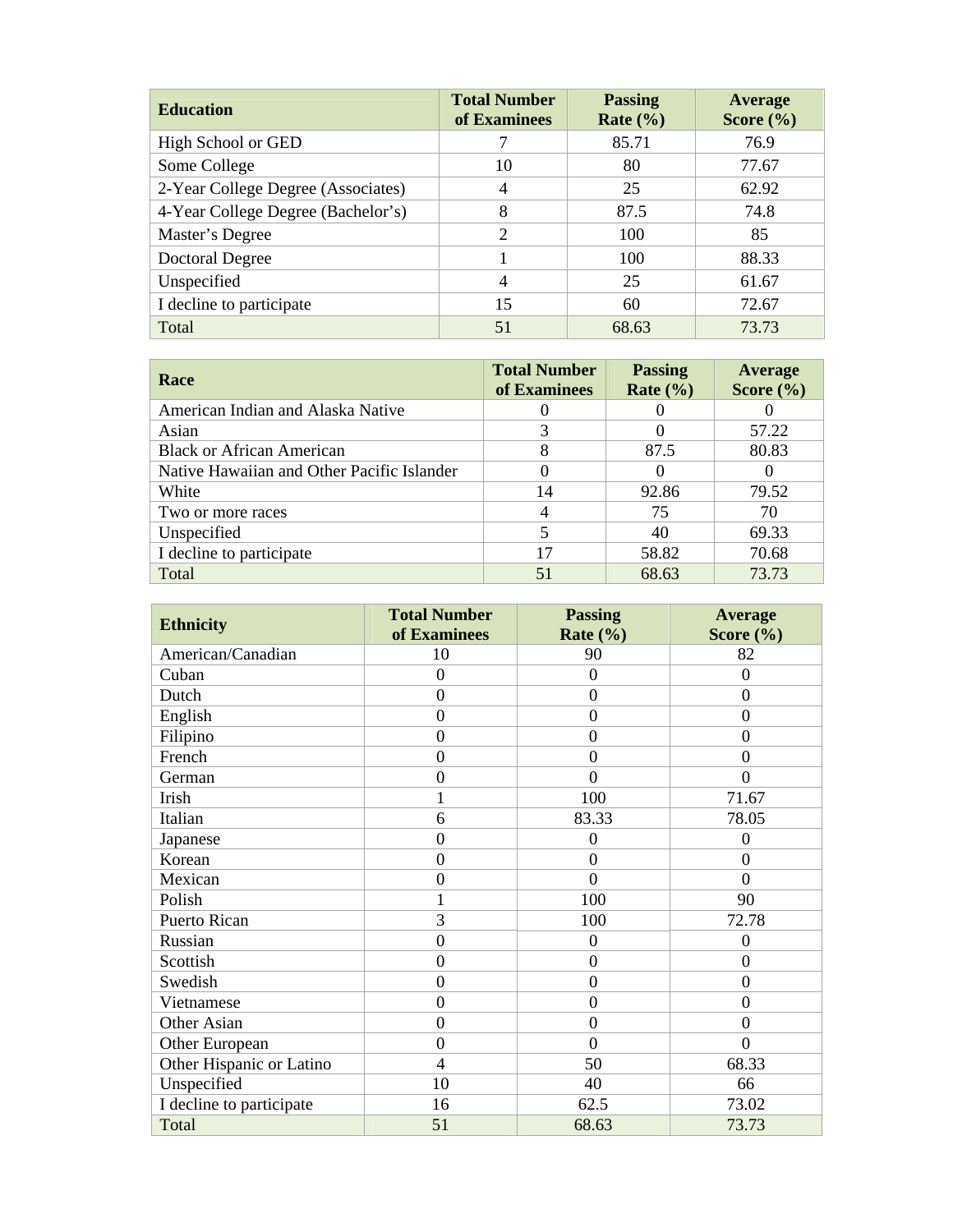| <b>Native Language</b>   | <b>Total Number</b><br>of Examinees | <b>Passing</b><br>Rate $(\% )$ | Average<br>Score $(\% )$ |
|--------------------------|-------------------------------------|--------------------------------|--------------------------|
| Arabic                   | 0                                   | $\Omega$                       | 0                        |
| Chinese                  | $\Omega$                            | $\Omega$                       | $\Omega$                 |
| English                  | 25                                  | 80                             | 76.67                    |
| French                   | $\boldsymbol{0}$                    | $\Omega$                       | $\Omega$                 |
| German                   | $\boldsymbol{0}$                    | $\Omega$                       | $\Omega$                 |
| Italian                  | $\overline{2}$                      | 50                             | 70                       |
| Korean                   | $\boldsymbol{0}$                    | $\Omega$                       | $\Omega$                 |
| Polish                   |                                     | 100                            | 80                       |
| Russian                  | $\overline{0}$                      | $\Omega$                       | $\Omega$                 |
| Spanish                  | 4                                   | 75                             | 71.67                    |
| Tagalog                  | $\theta$                            | $\Omega$                       | $\Omega$                 |
| Vietnamese               | $\overline{0}$                      | $\Omega$                       | $\Omega$                 |
| Unspecified              | 4                                   | 25                             | 61.67                    |
| I decline to participate | 15                                  | 60                             | 72.67                    |
| Total                    | 51                                  | 68.63                          | 73.73                    |

# **Life Insurance Agent/Broker**

This examination qualifies the agent/broker to sell life insurance.

# *English-language Examination*

| Gender                   | <b>Total Number</b><br>of Examinees | <b>Passing</b><br>Rate $(\% )$ | Average<br>Score $(\% )$ |
|--------------------------|-------------------------------------|--------------------------------|--------------------------|
| Female                   | 3315                                | 44.49                          | 66.98                    |
| Male                     | 3067                                | 54.22                          | 69.68                    |
| Unspecified              | 511                                 | 55.77                          | 69.38                    |
| I decline to participate |                                     |                                |                          |
| Total                    | 6893                                | 49.66                          | 68.36                    |

| Age                      | <b>Total Number</b><br>of Examinees | <b>Passing</b><br>Rate $(\% )$ | Average<br>Score $(\% )$ |
|--------------------------|-------------------------------------|--------------------------------|--------------------------|
| Under 18                 |                                     | $\theta$                       | 65                       |
| 18-24                    | 1294                                | 38.33                          | 65.06                    |
| $25-29$                  | 720                                 | 50.83                          | 69                       |
| 30-34                    | 536                                 | 50.93                          | 68.32                    |
| 35-39                    | 432                                 | 49.07                          | 68.41                    |
| 40-44                    | 417                                 | 45.08                          | 67.61                    |
| 45-49                    | 386                                 | 53.89                          | 70.68                    |
| 50-54                    | 234                                 | 56.41                          | 70.17                    |
| 55-59                    | 177                                 | 50.28                          | 69.65                    |
| 60-64                    | 93                                  | 50.54                          | 69.14                    |
| 65 and over              | 55                                  | 38.18                          | 68.09                    |
| Unspecified              | 617                                 | 42.3                           | 64.86                    |
| I decline to participate | 1931                                | 58.52                          | 70.78                    |
| Total                    | 6893                                | 49.66                          | 68.36                    |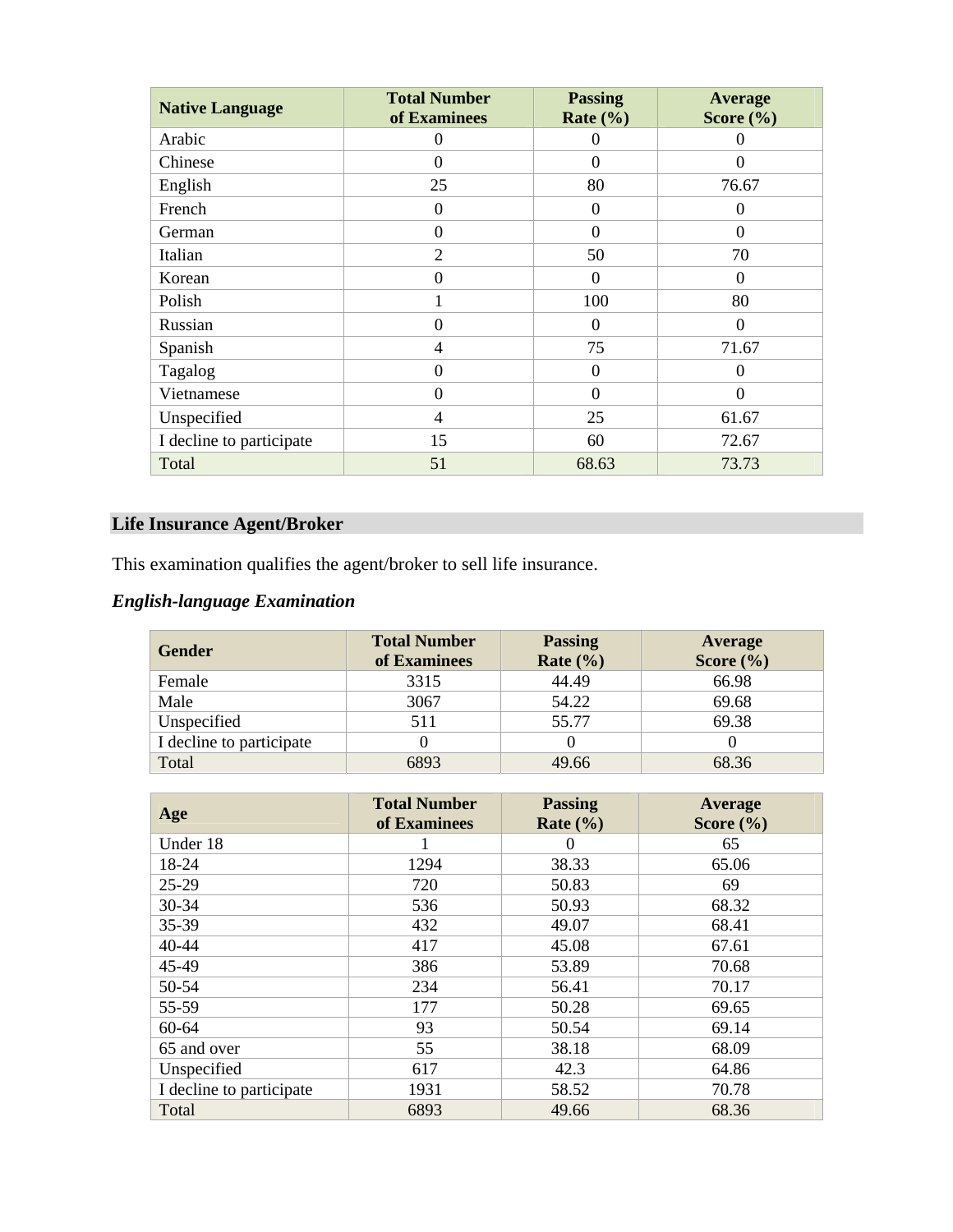| <b>Education</b>                   | <b>Total Number</b><br>of Examinees | <b>Passing</b><br>Rate $(\% )$ | Average<br>Score $(\% )$ |
|------------------------------------|-------------------------------------|--------------------------------|--------------------------|
|                                    |                                     |                                |                          |
| High School or GED                 | 794                                 | 30.86                          | 62.6                     |
| Some College                       | 1255                                | 43.51                          | 66.78                    |
| 2-Year College Degree (Associates) | 519                                 | 42.77                          | 66.56                    |
| 4-Year College Degree (Bachelor's) | 1195                                | 57.57                          | 71.25                    |
| Master's Degree                    | 312                                 | 67.63                          | 73.78                    |
| <b>Doctoral Degree</b>             | 37                                  | 70.27                          | 79.11                    |
| Unspecified                        | 751                                 | 38.48                          | 64.34                    |
| I decline to participate           | 2030                                | 58.92                          | 70.81                    |
| Total                              | 6893                                | 49.66                          | 68.36                    |

| <b>Race</b>                                | <b>Total Number</b><br>of Examinees | <b>Passing</b><br>Rate $(\% )$ | Average<br>Score $(\% )$ |
|--------------------------------------------|-------------------------------------|--------------------------------|--------------------------|
| American Indian and Alaska Native          | 25                                  | 36                             | 64.6                     |
| Asian                                      | 1042                                | 42.42                          | 66.12                    |
| <b>Black or African American</b>           | 1142                                | 42.03                          | 66.29                    |
| Native Hawaiian and Other Pacific Islander | 15                                  | 73.33                          | 74.6                     |
| White                                      | 1012                                | 62.75                          | 73.16                    |
| Two or more races                          | 213                                 | 43.19                          | 66.47                    |
| Unspecified                                | 1124                                | 39.5                           | 64.47                    |
| I decline to participate                   | 2320                                | 56.47                          | 70.35                    |
| Total                                      | 6893                                | 49.66                          | 68.36                    |

| <b>Ethnicity</b>         | <b>Total Number</b> | <b>Passing</b> | <b>Average</b> |
|--------------------------|---------------------|----------------|----------------|
|                          | of Examinees        | Rate $(\% )$   | Score $(\% )$  |
| American/Canadian        | 1109                | 50.86          | 68.87          |
| Chinese                  | 639                 | 41.94          | 66.28          |
| Cuban                    | 15                  | 53.33          | 70.6           |
| Dutch                    | $\mathbf{1}$        | 100            | 85             |
| English                  | 203                 | 34.98          | 65.28          |
| Filipino                 | 110                 | 55.45          | 68.76          |
| French                   | 10                  | 60             | 66.4           |
| German                   | 12                  | 66.67          | 78.25          |
| Irish                    | 54                  | 75.93          | 76.02          |
| Italian                  | 100                 | 66             | 74.51          |
| Japanese                 | $\overline{0}$      | $\overline{0}$ | $\overline{0}$ |
| Korean                   | 23                  | 39.13          | 67.35          |
| Mexican                  | 26                  | 53.85          | 71.15          |
| Polish                   | 12                  | 66.67          | 76.33          |
| Puerto Rican             | 154                 | 51.3           | 68.14          |
| Russian                  | 22                  | 59.09          | 73.59          |
| Scottish                 | $\overline{2}$      | 100            | 82.5           |
| Swedish                  | $\overline{0}$      | $\overline{0}$ | $\overline{0}$ |
| Vietnamese               | 3                   | 100            | 79.67          |
| Other Asian              | 192                 | 44.27          | 66.15          |
| Other European           | 45                  | 57.78          | 71.36          |
| Other Hispanic or Latino | 584                 | 38.53          | 65.07          |
| Unspecified              | 1116                | 44.27          | 66.32          |
| I decline to participate | 2461                | 55.71          | 70.13          |
| Total                    | 6893                | 49.66          | 68.36          |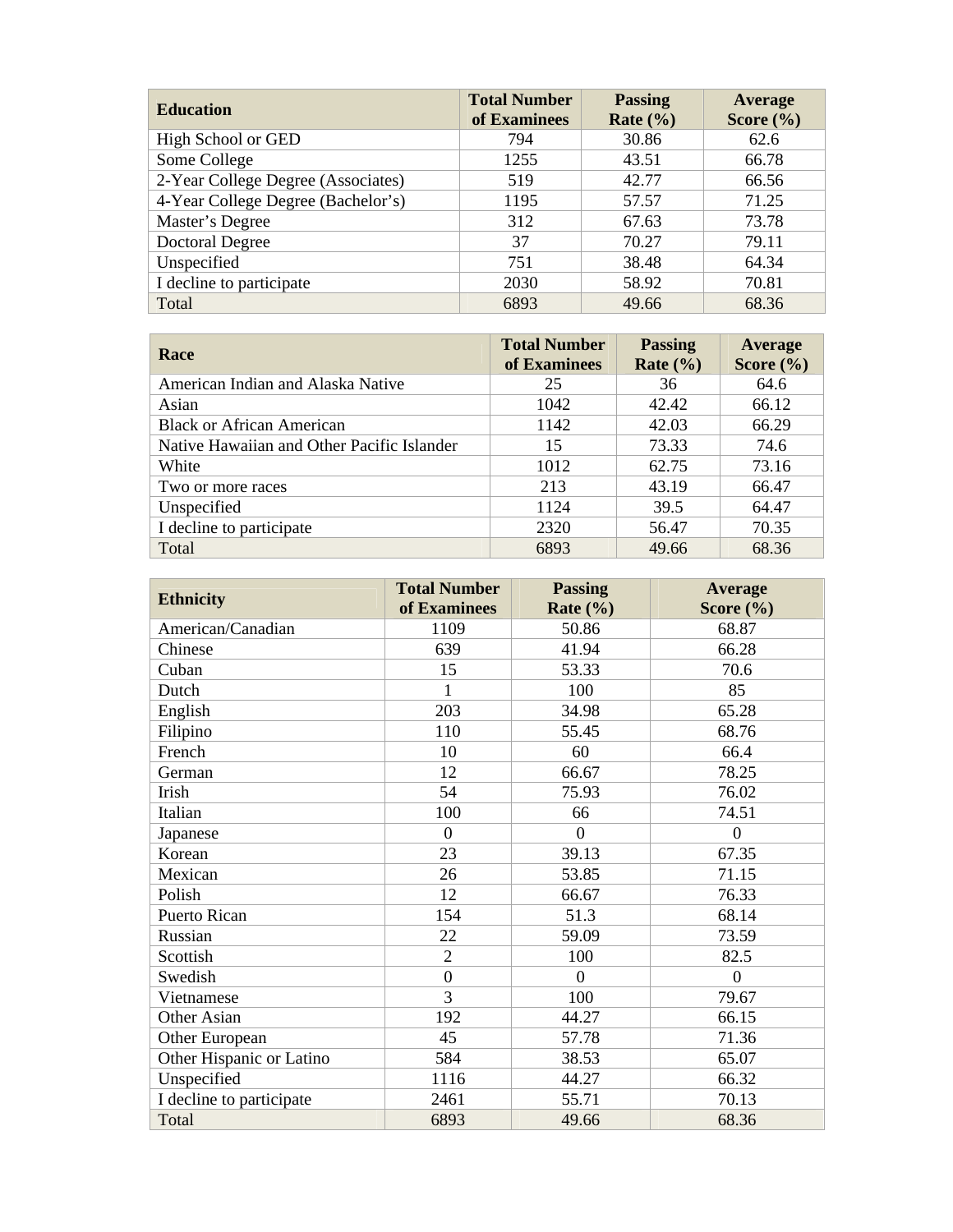| <b>Native Language</b>   | <b>Total Number</b><br>of Examinees | <b>Passing</b><br>Rate $(\% )$ | <b>Average</b><br>Score $(\% )$ |
|--------------------------|-------------------------------------|--------------------------------|---------------------------------|
| Arabic                   | 10                                  | 30                             | 56.2                            |
| Chinese                  | 588                                 | 40.82                          | 65.73                           |
| English                  | 2603                                | 50.48                          | 68.84                           |
| French                   | 63                                  | 25.4                           | 62.79                           |
| German                   | 6                                   | 50                             | 69.5                            |
| Italian                  | 10                                  | 30                             | 65.4                            |
| Korean                   | 20                                  | 35                             | 65.45                           |
| Polish                   | 1                                   | 100                            | 81                              |
| Russian                  | 23                                  | 52.17                          | 72.43                           |
| Spanish                  | 441                                 | 37.64                          | 64.79                           |
| Tagalog                  | 76                                  | 63.16                          | 69.59                           |
| Vietnamese               | 6                                   | 66.67                          | 73                              |
| Unspecified              | 829                                 | 42.22                          | 65.37                           |
| I decline to participate | 2217                                | 56.65                          | 70.46                           |
| Total                    | 6893                                | 49.66                          | 68.36                           |

# *Spanish-language Examination*

| <b>Gender</b>            | <b>Total Number</b><br>of Examinees | <b>Passing</b><br>Rate $(\% )$ | Average<br>Score $(\% )$ |
|--------------------------|-------------------------------------|--------------------------------|--------------------------|
| Female                   | 273                                 | 12.45                          | 56.61                    |
| Male                     | 190                                 | 17.37                          | 57.89                    |
| Unspecified              | 30                                  | 20                             | 58.5                     |
| I decline to participate |                                     |                                |                          |
| Total                    | 493                                 | 14.81                          | 57.22                    |

| Age                      | <b>Total Number</b><br>of Examinees | <b>Passing</b><br>Rate $(\% )$ | Average<br>Score $(\% )$ |
|--------------------------|-------------------------------------|--------------------------------|--------------------------|
| Under 18                 | 1                                   | $\Omega$                       | 37                       |
| 18-24                    | 31                                  | 16.13                          | 60.94                    |
| $25-29$                  | 39                                  | 12.82                          | 61.41                    |
| 30-34                    | 53                                  | 16.98                          | 58.91                    |
| 35-39                    | 66                                  | 7.58                           | 57.27                    |
| $40 - 44$                | 24                                  | 20.83                          | 58.83                    |
| 45-49                    | 50                                  | 12                             | 54.2                     |
| 50-54                    | 38                                  | 21.05                          | 58.82                    |
| 55-59                    | 10                                  | 10                             | 44.8                     |
| 60-64                    | 6                                   | 16.67                          | 56.83                    |
| 65 and over              | 5                                   | 20                             | 63.4                     |
| Unspecified              | 32                                  | 21.88                          | 56.81                    |
| I decline to participate | 138                                 | 14.49                          | 55.83                    |
| Total                    | 493                                 | 14.81                          | 57.22                    |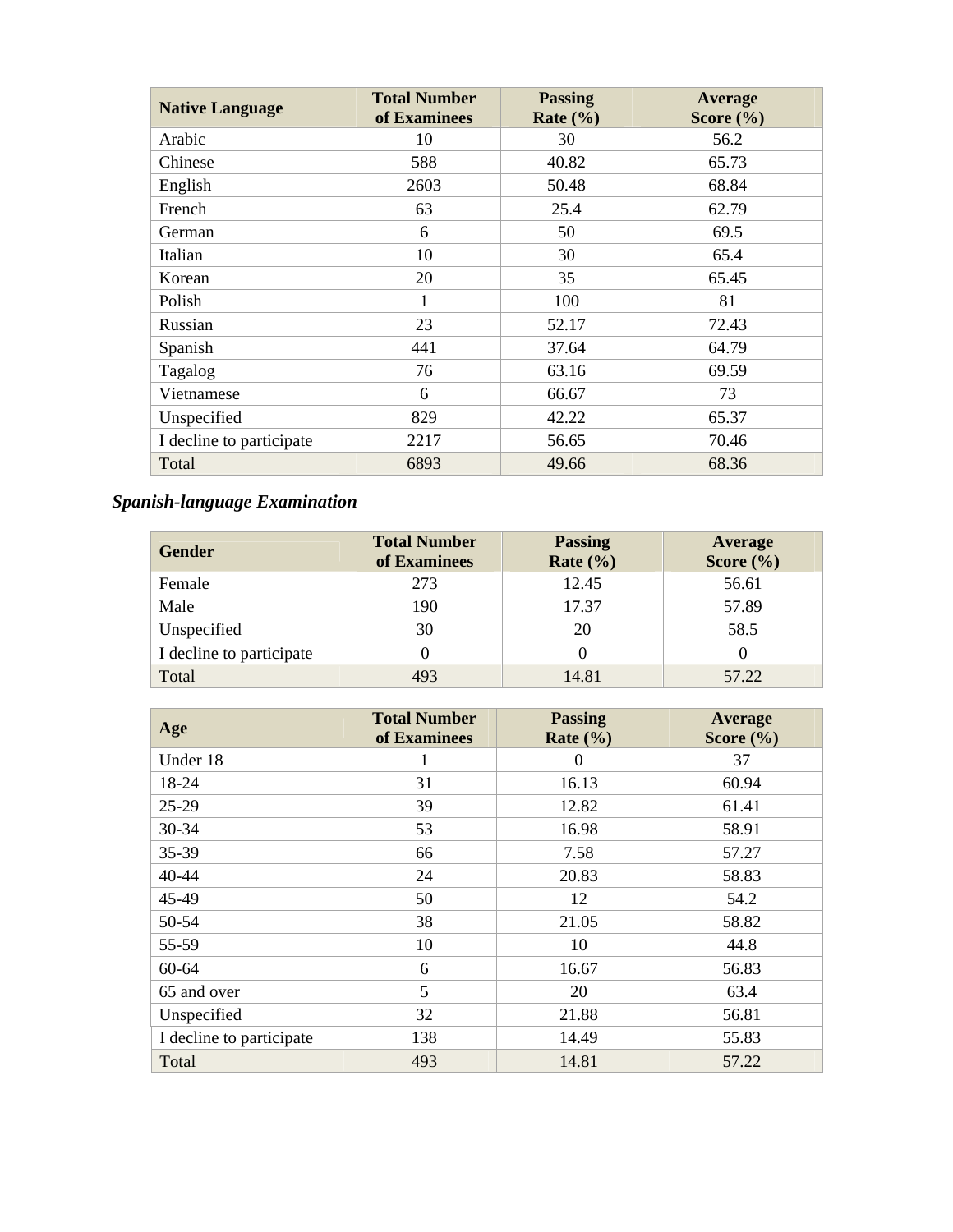| <b>Education</b>                   | <b>Total Number</b><br>of Examinees | <b>Passing</b><br>Rate $(\% )$ | Average<br>Score $(\% )$ |
|------------------------------------|-------------------------------------|--------------------------------|--------------------------|
| High School or GED                 | 136                                 | 11.76                          | 55.62                    |
| Some College                       | 100                                 | 12                             | 58.28                    |
| 2-Year College Degree (Associates) | 22                                  | 4.55                           | 58.23                    |
| 4-Year College Degree (Bachelor's) | 34                                  | 35.29                          | 66.21                    |
| Master's Degree                    | 6                                   | 50                             | 63                       |
| Doctoral Degree                    | $\theta$                            | $\Omega$                       | $\Omega$                 |
| Unspecified                        | 38                                  | 18.42                          | 55.47                    |
| I decline to participate           | 157                                 | 14.01                          | 56.04                    |
| Total                              | 493                                 | 14.81                          | 57.22                    |

| <b>Race</b>                                | <b>Total Number</b><br>of Examinees | <b>Passing</b><br>Rate $(\% )$ | Average<br>Score $(\% )$ |
|--------------------------------------------|-------------------------------------|--------------------------------|--------------------------|
| American Indian or Alaska Native           |                                     |                                |                          |
| Asian                                      | $\theta$                            | $_{0}$                         |                          |
| <b>Black or African American</b>           | 4                                   | $\theta$                       | 35                       |
| Native Hawaiian and Other Pacific Islander | 0                                   | $\Omega$                       |                          |
| White                                      | 94                                  | 15.96                          | 57.87                    |
| Two or more races                          | 19                                  | 15.79                          | 57.79                    |
| Unspecified                                | 175                                 | 15.43                          | 57.45                    |
| I decline to participate                   | 201                                 | 13.93                          | 57.09                    |
| Total                                      | 493                                 | 14.81                          | 57.22                    |

| <b>Ethnicity</b>         | <b>Total Number</b><br>of Examinees | <b>Passing</b><br>Rate $(\% )$ | Average<br>Score $(\% )$ |
|--------------------------|-------------------------------------|--------------------------------|--------------------------|
| American/Canadian        |                                     | $\theta$                       | 46                       |
| Cuban                    | $\theta$                            | $\overline{0}$                 | $\theta$                 |
| Dutch                    | $\overline{0}$                      | $\theta$                       | $\overline{0}$           |
| English                  | $\overline{2}$                      | $\mathbf{0}$                   | 29.5                     |
| Filipino                 | $\mathbf{0}$                        | $\overline{0}$                 | $\overline{0}$           |
| French                   | $\mathbf{0}$                        | $\overline{0}$                 | $\overline{0}$           |
| German                   | $\overline{0}$                      | $\overline{0}$                 | $\overline{0}$           |
| Irish                    | $\theta$                            | $\overline{0}$                 | $\overline{0}$           |
| Italian                  | $\mathbf{0}$                        | $\mathbf{0}$                   | $\overline{0}$           |
| Japanese                 | $\mathbf{0}$                        | $\overline{0}$                 | $\overline{0}$           |
| Korean                   | $\overline{0}$                      | $\overline{0}$                 | $\theta$                 |
| Mexican                  | 10                                  | 20                             | 54.2                     |
| Polish                   | $\overline{0}$                      | $\mathbf{0}$                   | $\theta$                 |
| Puerto Rican             | 1                                   | $\overline{0}$                 | 32                       |
| Russian                  | $\mathbf{0}$                        | $\mathbf{0}$                   | $\theta$                 |
| Scottish                 | $\overline{0}$                      | $\overline{0}$                 | $\theta$                 |
| Swedish                  | $\mathbf{0}$                        | $\overline{0}$                 | $\theta$                 |
| Vietnamese               | $\mathbf{0}$                        | $\mathbf{0}$                   | $\overline{0}$           |
| Other Asian              | $\overline{0}$                      | $\overline{0}$                 | $\overline{0}$           |
| Other European           | $\overline{0}$                      | $\overline{0}$                 | $\overline{0}$           |
| Other Hispanic or Latino | 245                                 | 14.69                          | 58.31                    |
| Unspecified              | 56                                  | 16.07                          | 55.88                    |
| I decline to participate | 178                                 | 14.61                          | 56.83                    |
| Total                    | 493                                 | 14.81                          | 57.22                    |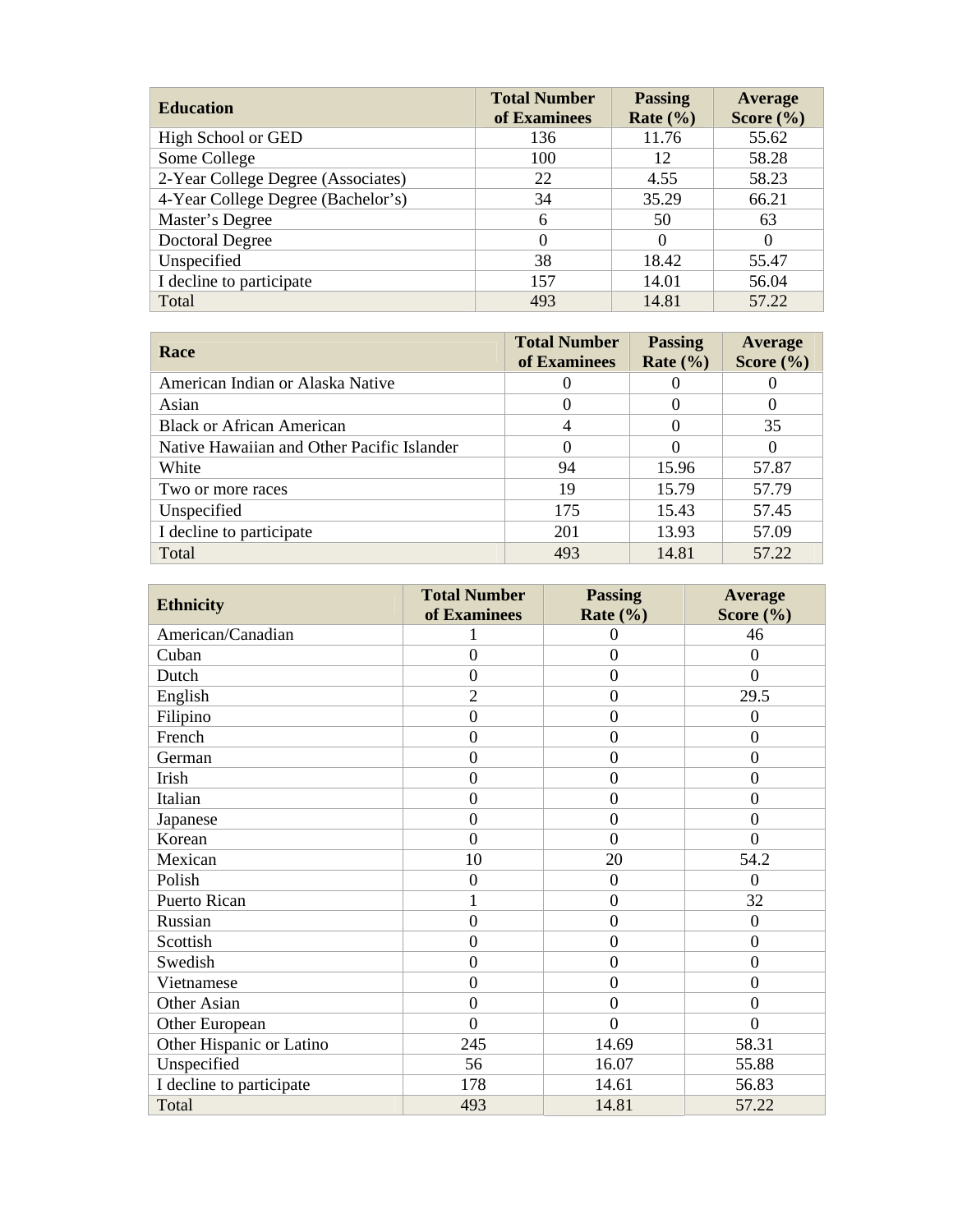| <b>Native Language</b>   | <b>Total Number</b><br>of Examinees | <b>Passing</b><br>Rate $(\% )$ | Average<br>Score $(\% )$ |
|--------------------------|-------------------------------------|--------------------------------|--------------------------|
| Arabic                   | $\Omega$                            | 0                              | $\theta$                 |
| Chinese                  | 0                                   | $\overline{0}$                 | $\Omega$                 |
| English                  | 8                                   | 12.5                           | 56.88                    |
| French                   | $\boldsymbol{0}$                    | $\overline{0}$                 | $\Omega$                 |
| German                   | $\theta$                            | $\boldsymbol{0}$               | $\theta$                 |
| Italian                  | $\overline{0}$                      | $\theta$                       | $\Omega$                 |
| Korean                   | $\overline{0}$                      | $\overline{0}$                 | $\theta$                 |
| Polish                   | $\Omega$                            | $\overline{0}$                 | $\overline{0}$           |
| Russian                  | $\overline{0}$                      | $\overline{0}$                 | $\overline{0}$           |
| Spanish                  | 286                                 | 14.34                          | 57.54                    |
| Tagalog                  | $\Omega$                            | 0                              | 0                        |
| Vietnamese               | $\theta$                            | $\overline{0}$                 | $\boldsymbol{0}$         |
| Unspecified              | 33                                  | 21.21                          | 56.61                    |
| I decline to participate | 166                                 | 14.46                          | 56.8                     |
| Total                    | 493                                 | 14.81                          | 57.22                    |

# **Life, Accident/Health Agent/Broker**

This examination qualifies the agent/broker to sell life and accident/health insurance.

# *English-language Examination*

| <b>Gender</b>            | <b>Total Number</b><br>of Examinees | <b>Passing</b><br>Rate $(\% )$ | Average<br>Score $(\% )$ |
|--------------------------|-------------------------------------|--------------------------------|--------------------------|
| Female                   | 3927                                | 50.78                          | 69.39                    |
| Male                     | 6112                                | 57.85                          | 70.95                    |
| Unspecified              | 585                                 | 45.47                          | 67.97                    |
| I decline to participate |                                     |                                |                          |
| Total                    | 10624                               | 54.56                          | 70.21                    |

| Age                      | <b>Total Number</b><br>of Examinees | <b>Passing</b><br>Rate $(\% )$ | Average<br>Score $(\% )$ |
|--------------------------|-------------------------------------|--------------------------------|--------------------------|
| Under 18                 | 8                                   | 12.5                           | 61.59                    |
| 18-24                    | 2490                                | 50.72                          | 69.04                    |
| $25 - 29$                | 1563                                | 55.21                          | 70.5                     |
| 30-34                    | 972                                 | 54.94                          | 70.23                    |
| 35-39                    | 717                                 | 60.39                          | 71.51                    |
| 40-44                    | 606                                 | 62.71                          | 72.39                    |
| 45-49                    | 623                                 | 58.11                          | 72.19                    |
| 50-54                    | 457                                 | 68.49                          | 74.01                    |
| 55-59                    | 326                                 | 67.18                          | 73.5                     |
| 60-64                    | 141                                 | 66.67                          | 73.73                    |
| 65 and over              | 63                                  | 73.02                          | 75.53                    |
| Unspecified              | 724                                 | 47.65                          | 67.9                     |
| I decline to participate | 1934                                | 48.76                          | 68.67                    |
| Total                    | 10624                               | 54.56                          | 70.21                    |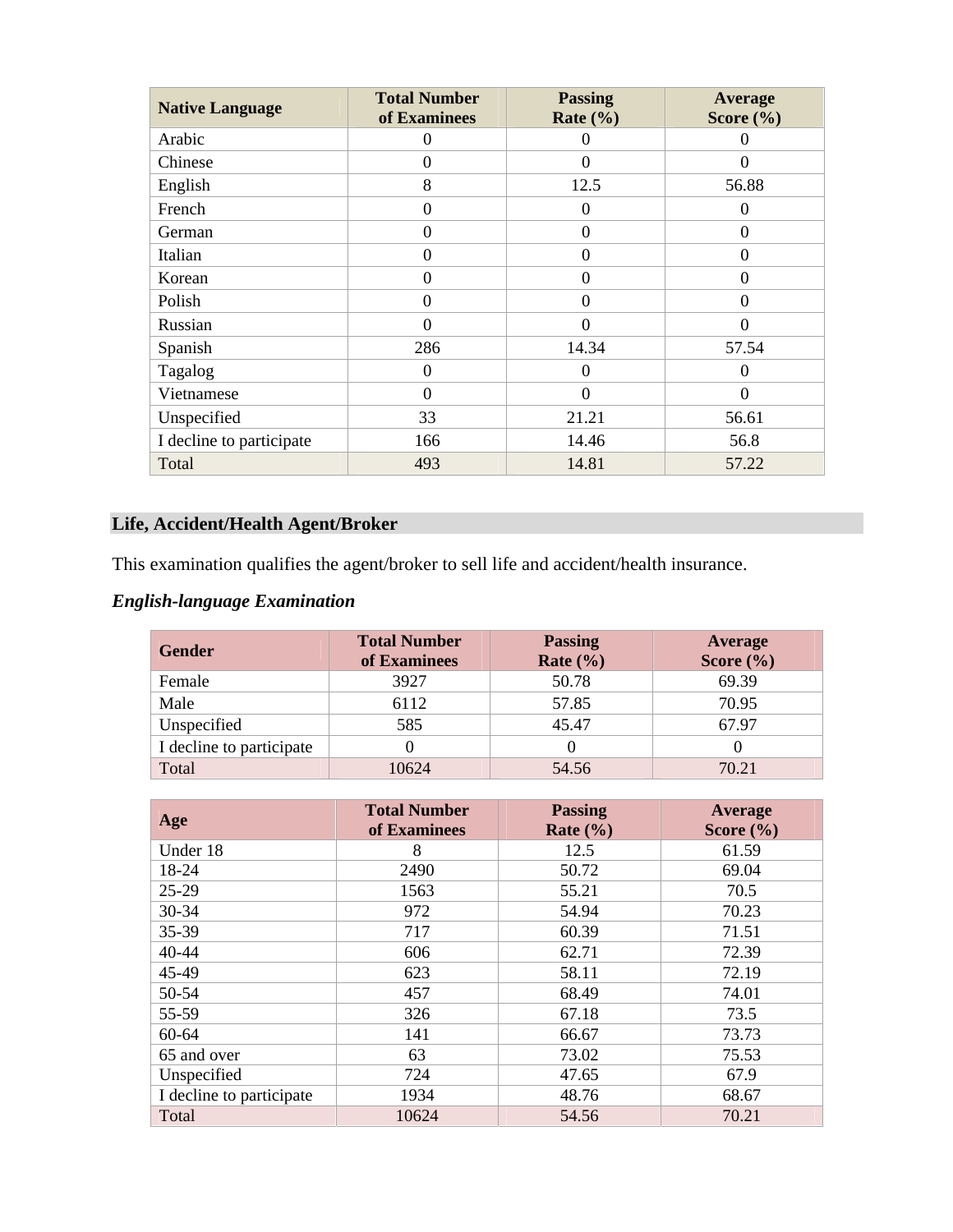| <b>Education</b>                   | <b>Total Number</b><br>of Examinees | <b>Passing</b><br>Rate $(\% )$ | Average<br>Score $(\% )$ |
|------------------------------------|-------------------------------------|--------------------------------|--------------------------|
| High School or GED                 | 757                                 | 37.91                          | 65.88                    |
| Some College                       | 1966                                | 47.71                          | 68.44                    |
| 2-Year College Degree (Associates) | 902                                 | 45.9                           | 67.97                    |
| 4-Year College Degree (Bachelor's) | 3205                                | 65.37                          | 73.09                    |
| Master's Degree                    | 742                                 | 71.83                          | 75.08                    |
| Doctoral Degree                    | 94                                  | 78.72                          | 77.53                    |
| Unspecified                        | 937                                 | 48.45                          | 68.11                    |
| I decline to participate           | 2021                                | 49.53                          | 68.81                    |
| Total                              | 10624                               | 54.56                          | 70.21                    |

| <b>Race</b>                                | <b>Total Number</b><br>of Examinees | <b>Passing</b><br>Rate $(\% )$ | Average<br>Score $(\% )$ |
|--------------------------------------------|-------------------------------------|--------------------------------|--------------------------|
| American Indian and Alaska Native          | 46                                  | 50                             | 66.68                    |
| Asian                                      | 458                                 | 56.33                          | 69.91                    |
| <b>Black or African American</b>           | 995                                 | 41.11                          | 66.38                    |
| Native Hawaiian and Other Pacific Islander | 39                                  | 33.33                          | 67.35                    |
| White                                      | 4955                                | 63.33                          | 72.64                    |
| Two or more races                          | 311                                 | 45.34                          | 68.34                    |
| Unspecified                                | 1394                                | 41.82                          | 66.85                    |
| I decline to participate                   | 2426                                | 50.74                          | 69.14                    |
| Total                                      | 10624                               | 54.56                          | 70.21                    |

| <b>Ethnicity</b>         | <b>Total Number</b> | <b>Passing</b> | <b>Average</b> |
|--------------------------|---------------------|----------------|----------------|
|                          | of Examinees        | Rate $(\% )$   | Score $(\% )$  |
| American/Canadian        | 3107                | 62.02          | 72.27          |
| Chinese                  | 155                 | 61.29          | 71.17          |
| Cuban                    | 16                  | 62.5           | 71.37          |
| Dutch                    | 14                  | 71.43          | 73.14          |
| English                  | 337                 | 45.99          | 67.86          |
| Filipino                 | 40                  | 52.5           | 69.8           |
| French                   | 24                  | 62.5           | 69.17          |
| German                   | 146                 | 67.12          | 73.03          |
| Irish                    | 378                 | 58.47          | 71.95          |
| Italian                  | 618                 | 57.93          | 70.83          |
| Japanese                 | 13                  | 92.31          | 78.87          |
| Korean                   | 49                  | 63.27          | 72.59          |
| Mexican                  | 33                  | 36.36          | 66.02          |
| Polish                   | 89                  | 70.79          | 75.9           |
| <b>Puerto Rican</b>      | 218                 | 40.83          | 67.44          |
| Russian                  | 121                 | 44.63          | 68.81          |
| Scottish                 | 14                  | 92.86          | 77.81          |
| Swedish                  | 16                  | 37.5           | 67.5           |
| Vietnamese               | 5                   | 80             | 75.47          |
| Other Asian              | 180                 | 48.33          | 67.18          |
| Other European           | 196                 | 63.27          | 71.26          |
| Other Hispanic or Latino | 594                 | 37.54          | 65.63          |
| Unspecified              | 1590                | 49.18          | 68.71          |
| I decline to participate | 2671                | 51.89          | 69.57          |
| Total                    | 10624               | 54.56          | 70.21          |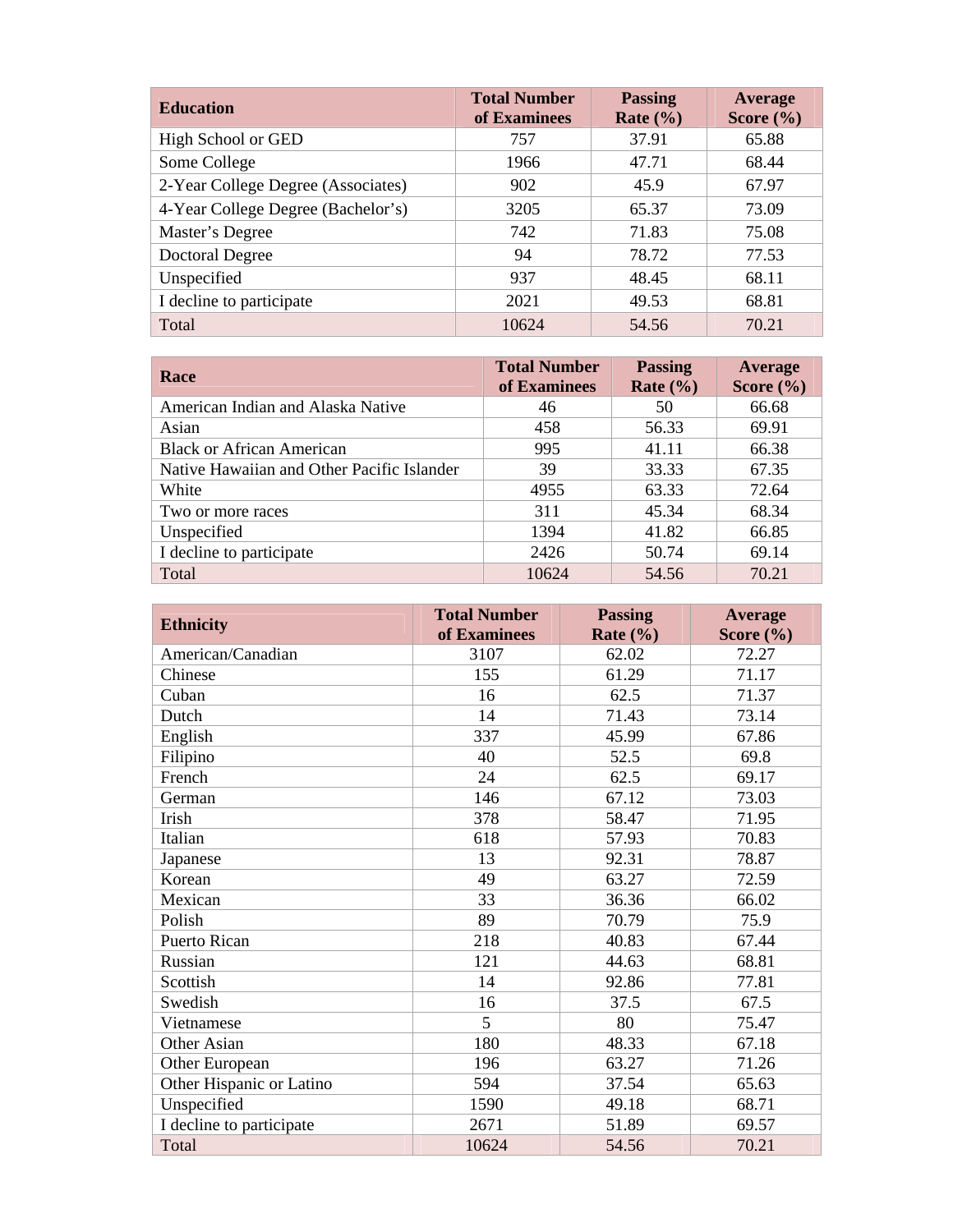| <b>Native Language</b>   | <b>Total Number</b><br>of Examinees | <b>Passing</b><br>Rate $(\% )$ | <b>Average</b><br>Score $(\% )$ |
|--------------------------|-------------------------------------|--------------------------------|---------------------------------|
| Arabic                   | 26                                  | 23.08                          | 64.1                            |
| Chinese                  | 112                                 | 58.04                          | 70.28                           |
| English                  | 6537                                | 58.97                          | 71.54                           |
| French                   | 62                                  | 48.39                          | 67.11                           |
| German                   | 5                                   | 60                             | 75.07                           |
| Italian                  | 17                                  | 41.18                          | 68.08                           |
| Korean                   | 17                                  | 52.94                          | 71.61                           |
| Polish                   | 18                                  | 50                             | 69.55                           |
| Russian                  | 101                                 | 38.61                          | 67.12                           |
| Spanish                  | 396                                 | 33.59                          | 63.98                           |
| Tagalog                  | 15                                  | 66.67                          | 72.49                           |
| Vietnamese               | 19                                  | 42.11                          | 66.35                           |
| Unspecified              | 1054                                | 47.72                          | 67.7                            |
| I decline to participate | 2245                                | 49.84                          | 68.91                           |
| Total                    | 10624                               | 54.56                          | 70.21                           |

# *Spanish-language Examination*

| <b>Gender</b>            | <b>Total Number</b><br>of Examinees | <b>Passing</b><br>Rate $(\% )$ | Average<br>Score $(\% )$ |
|--------------------------|-------------------------------------|--------------------------------|--------------------------|
| Female                   |                                     |                                | 35.78                    |
| Male                     |                                     |                                | 55.81                    |
| Unspecified              |                                     |                                |                          |
| I decline to participate |                                     |                                |                          |
| Total                    |                                     |                                | 49.8                     |

| Age                      | <b>Total Number</b><br>of Examinees | <b>Passing</b><br>Rate $(\% )$ | Average<br>Score $(\% )$ |
|--------------------------|-------------------------------------|--------------------------------|--------------------------|
| Under 18                 | $\theta$                            | 0                              | $\mathbf{\Omega}$        |
| 18-24                    | $\theta$                            | $\overline{0}$                 | $\overline{0}$           |
| $25-29$                  | 1                                   | $\overline{0}$                 | 28                       |
| 30-34                    | $\Omega$                            | $\theta$                       | 0                        |
| 35-39                    |                                     | $\overline{0}$                 | 38                       |
| 40-44                    | 1                                   | $\overline{0}$                 | 41.33                    |
| 45-49                    | $\theta$                            | $\theta$                       | 0                        |
| 50-54                    | 1                                   | $\theta$                       | 54                       |
| 55-59                    | $\theta$                            | $\Omega$                       | $\Omega$                 |
| 60-64                    | 1                                   | $\theta$                       | 54                       |
| 65 and over              | $\Omega$                            | $\theta$                       | $\Omega$                 |
| Unspecified              | $\Omega$                            | $\Omega$                       | $\Omega$                 |
| I decline to participate | 5                                   | $\theta$                       | 56.53                    |
| Total                    | 10                                  | $\theta$                       | 49.8                     |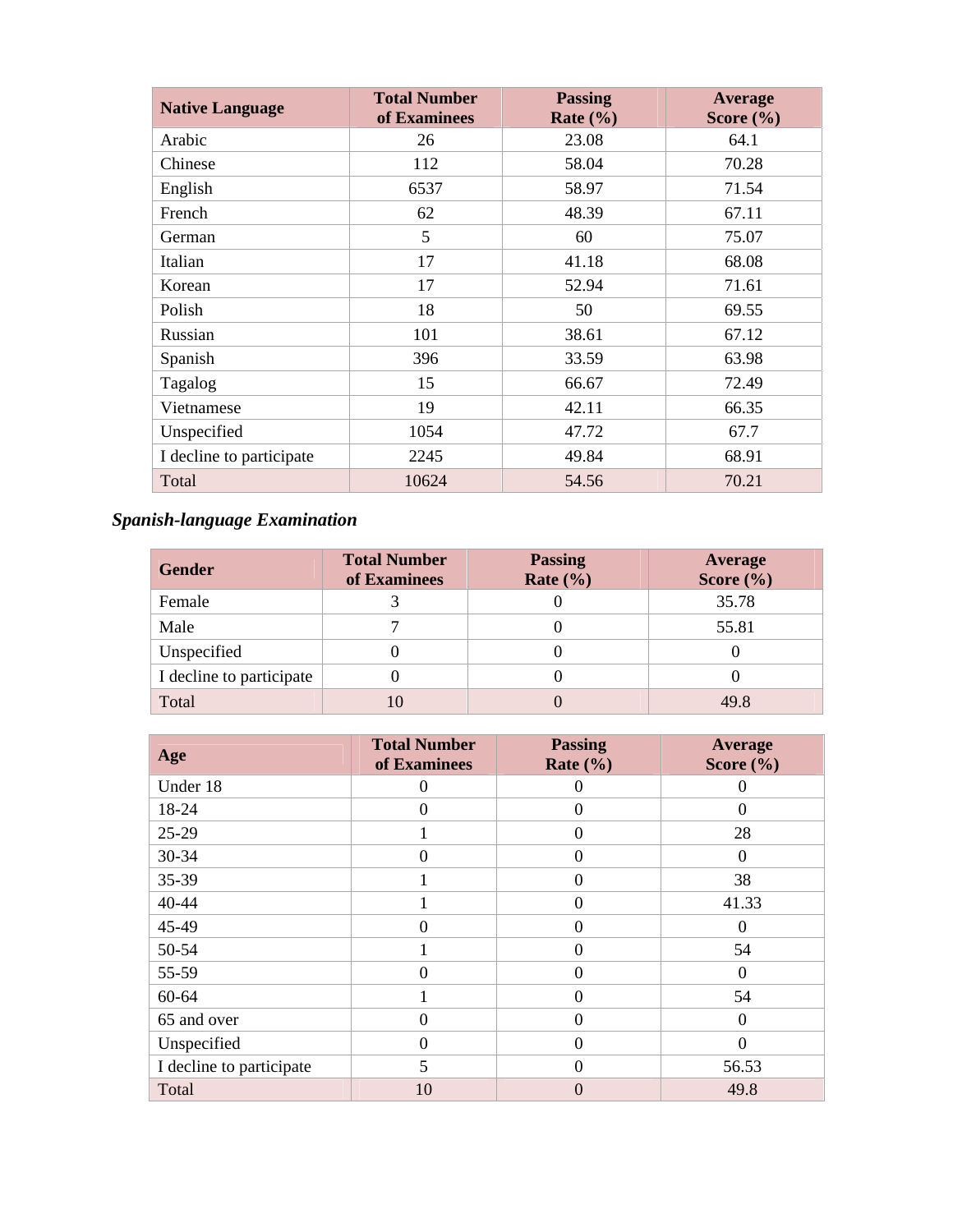| <b>Education</b>                   | <b>Total Number</b><br>of Examinees | <b>Passing</b><br>Rate $(\% )$ | Average<br>Score $(\% )$ |
|------------------------------------|-------------------------------------|--------------------------------|--------------------------|
| High School or GED                 |                                     |                                |                          |
| Some College                       |                                     |                                | 39.67                    |
| 2-Year College Degree (Associates) |                                     |                                |                          |
| 4-Year College Degree (Bachelor's) |                                     |                                | 54                       |
| Master's Degree                    |                                     |                                |                          |
| Doctoral Degree                    |                                     |                                |                          |
| Unspecified                        |                                     |                                |                          |
| I decline to participate           |                                     |                                | 56.53                    |
| Total                              |                                     |                                | 49.8                     |

| <b>Race</b>                                | <b>Total Number</b><br>of Examinees | <b>Passing</b><br>Rate $(\% )$ | Average<br>Score $(\% )$ |
|--------------------------------------------|-------------------------------------|--------------------------------|--------------------------|
| American Indian or Alaska Native           |                                     |                                |                          |
| Asian                                      |                                     |                                |                          |
| <b>Black or African American</b>           |                                     |                                |                          |
| Native Hawaiian and Other Pacific Islander |                                     |                                |                          |
| White                                      |                                     |                                |                          |
| Two or more races                          |                                     |                                |                          |
| Unspecified                                |                                     |                                | 44.33                    |
| I decline to participate                   | 6                                   |                                | 53.45                    |
| Total                                      | 10                                  |                                | 49.8                     |

| <b>Ethnicity</b>         | <b>Total Number</b><br>of Examinees | <b>Passing</b><br>Rate $(\% )$ | <b>Average</b><br>Score $(\% )$ |
|--------------------------|-------------------------------------|--------------------------------|---------------------------------|
| American/Canadian        | $\boldsymbol{0}$                    | $\boldsymbol{0}$               | $\overline{0}$                  |
| Chinese                  | $\mathbf{0}$                        | $\overline{0}$                 | $\overline{0}$                  |
| Cuban                    | $\overline{0}$                      | $\overline{0}$                 | $\overline{0}$                  |
| Dutch                    | $\overline{0}$                      | $\boldsymbol{0}$               | $\overline{0}$                  |
| English                  | $\theta$                            | $\overline{0}$                 | $\overline{0}$                  |
| Filipino                 | $\overline{0}$                      | $\overline{0}$                 | $\overline{0}$                  |
| French                   | $\theta$                            | $\overline{0}$                 | $\overline{0}$                  |
| German                   | $\theta$                            | $\overline{0}$                 | $\overline{0}$                  |
| Irish                    | $\theta$                            | $\overline{0}$                 | $\overline{0}$                  |
| Italian                  | $\mathbf{0}$                        | $\overline{0}$                 | $\overline{0}$                  |
| Japanese                 | $\mathbf{0}$                        | $\overline{0}$                 | $\overline{0}$                  |
| Korean                   | $\overline{0}$                      | $\overline{0}$                 | $\overline{0}$                  |
| Mexican                  | $\mathbf{0}$                        | $\overline{0}$                 | $\overline{0}$                  |
| Polish                   | $\mathbf{0}$                        | $\overline{0}$                 | $\overline{0}$                  |
| <b>Puerto Rican</b>      | $\overline{0}$                      | $\boldsymbol{0}$               | $\overline{0}$                  |
| Russian                  | $\theta$                            | $\overline{0}$                 | $\overline{0}$                  |
| Scottish                 | $\theta$                            | $\overline{0}$                 | $\overline{0}$                  |
| Swedish                  | $\overline{0}$                      | $\overline{0}$                 | $\overline{0}$                  |
| Vietnamese               | $\mathbf{0}$                        | $\overline{0}$                 | $\Omega$                        |
| Other Asian              | $\theta$                            | $\overline{0}$                 | $\overline{0}$                  |
| Other European           | $\overline{0}$                      | $\overline{0}$                 | $\Omega$                        |
| Other Hispanic or Latino | 4                                   | $\overline{0}$                 | 44.33                           |
| Unspecified              | $\boldsymbol{0}$                    | $\boldsymbol{0}$               | $\overline{0}$                  |
| I decline to participate | 6                                   | $\boldsymbol{0}$               | 53.45                           |
| Total                    | 10                                  | $\overline{0}$                 | 49.8                            |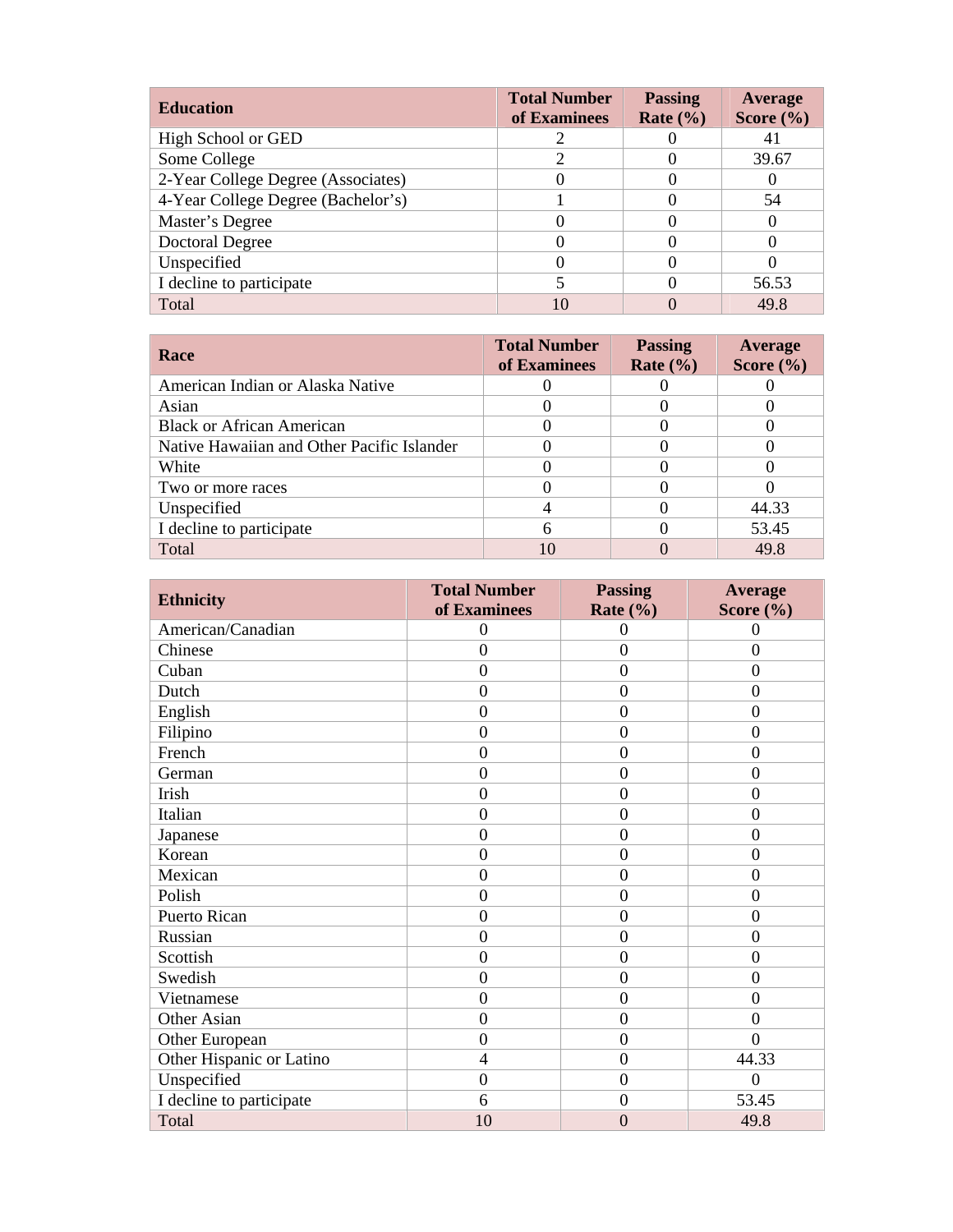| <b>Native Language</b>   | <b>Total Number</b><br>of Examinees | <b>Passing</b><br>Rate $(\% )$ | <b>Average</b><br>Score $(\% )$ |
|--------------------------|-------------------------------------|--------------------------------|---------------------------------|
| Arabic                   | $\theta$                            |                                |                                 |
| Chinese                  | $\overline{0}$                      | $\theta$                       | $\overline{0}$                  |
| English                  | $\theta$                            | $\Omega$                       | $\Omega$                        |
| French                   | $\overline{0}$                      | $\Omega$                       | $\theta$                        |
| German                   | $\theta$                            | $\Omega$                       | $\Omega$                        |
| Italian                  | $\theta$                            | 0                              | $\Omega$                        |
| Korean                   | $\overline{0}$                      | $\Omega$                       | $\theta$                        |
| Polish                   | $\overline{0}$                      | $\Omega$                       | $\Omega$                        |
| Russian                  | $\overline{0}$                      | $\Omega$                       | $\Omega$                        |
| Spanish                  | 6                                   | 0                              | 47.33                           |
| Tagalog                  | $\theta$                            | 0                              | 0                               |
| Vietnamese               | $\boldsymbol{0}$                    | $\theta$                       | $\theta$                        |
| Unspecified              | $\theta$                            | $\Omega$                       | $\Omega$                        |
| I decline to participate | 4                                   | 0                              | 53.5                            |
| Total                    | 10                                  |                                | 49.8                            |

# **Personal Lines Insurance Agent/Broker**

This examination qualifies the agent/broker to sell personal lines of insurance.

| <b>Gender</b>            | <b>Total Number</b><br>of Examinees | <b>Passing</b><br>Rate $(\% )$ | Average<br>Score $(\% )$ |
|--------------------------|-------------------------------------|--------------------------------|--------------------------|
| Female                   | 795                                 | 45.53                          | 68.29                    |
| Male                     | 390                                 | 52.31                          | 69.25                    |
| Unspecified              | 575                                 | 88                             | 80.52                    |
| I decline to participate |                                     |                                |                          |
| Total                    | 1760                                | 60.91                          | 72.5                     |

| Age                      | <b>Total Number</b><br>of Examinees | <b>Passing</b><br>Rate $(\% )$ | Average<br>Score $(\% )$ |
|--------------------------|-------------------------------------|--------------------------------|--------------------------|
| Under 18                 | 2                                   | 100                            | 81                       |
| 18-24                    | 317                                 | 40.69                          | 66.29                    |
| $25-29$                  | 234                                 | 51.28                          | 69.01                    |
| 30-34                    | 118                                 | 55.93                          | 70.41                    |
| 35-39                    | 81                                  | 46.91                          | 68.85                    |
| 40-44                    | 54                                  | 55.56                          | 69.54                    |
| 45-49                    | 61                                  | 49.18                          | 69.56                    |
| 50-54                    | 63                                  | 57.14                          | 69.54                    |
| 55-59                    | 28                                  | 42.86                          | 68.96                    |
| 60-64                    | 14                                  | 28.57                          | 68.36                    |
| 65 and over              | $\tau$                              | 100                            | 81.86                    |
| Unspecified              | 569                                 | 84.36                          | 79.83                    |
| I decline to participate | 212                                 | 55.66                          | 71.34                    |
| Total                    | 1760                                | 60.91                          | 72.5                     |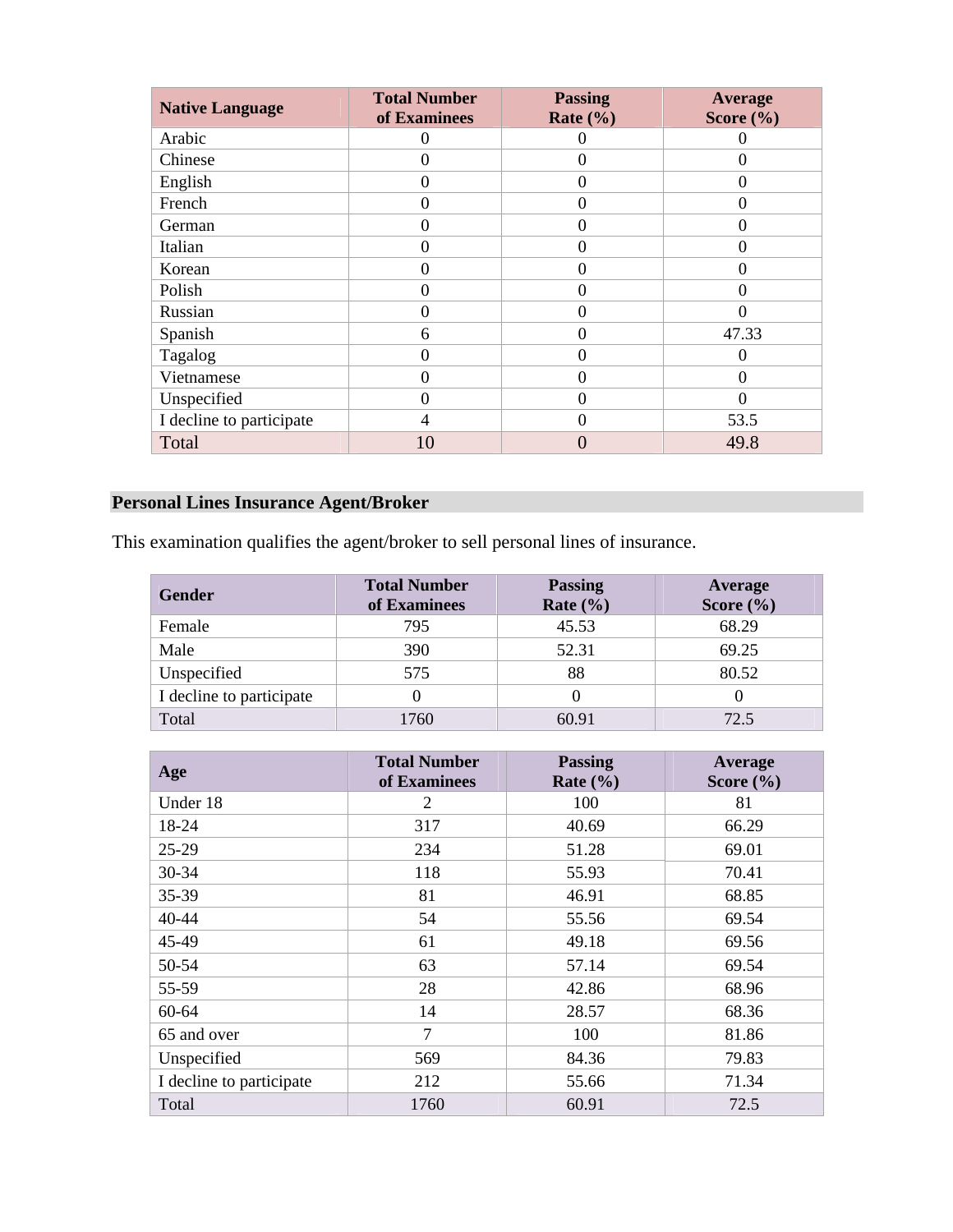| <b>Education</b>                   | <b>Total Number</b><br>of Examinees | <b>Passing</b><br>Rate $(\% )$ | Average<br>Score $(\% )$ |
|------------------------------------|-------------------------------------|--------------------------------|--------------------------|
| High School or GED                 | 220                                 | 42.73                          | 67.36                    |
| Some College                       | 308                                 | 42.21                          | 66.79                    |
| 2-Year College Degree (Associates) | 161                                 | 44.1                           | 67.69                    |
| 4-Year College Degree (Bachelor's) | 242                                 | 60.33                          | 71.12                    |
| Master's Degree                    | 25                                  | 76                             | 76.84                    |
| <b>Doctoral Degree</b>             | 2                                   | 100                            | 79                       |
| Unspecified                        | 570                                 | 85.09                          | 79.94                    |
| I decline to participate           | 232                                 | 53.88                          | 70.91                    |
| Total                              | 1760                                | 60.91                          | 72.5                     |

| <b>Race</b>                                | <b>Total Number</b><br>of Examinees | <b>Passing</b><br>Rate $(\% )$ | Average<br>Score $(\% )$ |
|--------------------------------------------|-------------------------------------|--------------------------------|--------------------------|
| American Indian and Alaska Native          | 3                                   | 33.33                          | 47                       |
| Asian                                      | 47                                  | 40.43                          | 68.43                    |
| <b>Black or African American</b>           | 48                                  | 39.58                          | 67.46                    |
| Native Hawaiian and Other Pacific Islander | 6                                   | 33.33                          | 67.67                    |
| White                                      | 690                                 | 52.17                          | 69.51                    |
| Two or more races                          | 42                                  | 33.33                          | 61.9                     |
| Unspecified                                | 646                                 | 78.79                          | 78.02                    |
| I decline to participate                   | 278                                 | 53.24                          | 70.62                    |
| Total                                      | 1760                                | 60.91                          | 72.5                     |

| <b>Ethnicity</b>         | <b>Total Number</b> | <b>Passing</b> | Average        |
|--------------------------|---------------------|----------------|----------------|
|                          | of Examinees        | Rate $(\% )$   | Score $(\% )$  |
| American/Canadian        | 386                 | 50             | 68.74          |
| Chinese                  | 23                  | 34.78          | 68.35          |
| Cuban                    | 3                   | 33.33          | 65.33          |
| Dutch                    | $\overline{2}$      | 50             | 67.5           |
| English                  | 85                  | 56.47          | 71.94          |
| Filipino                 | $\overline{7}$      | 57.14          | 72.57          |
| French                   | 8                   | 25             | 68.88          |
| German                   | 17                  | 47.06          | 70.82          |
| Irish                    | 36                  | 55.56          | 70.94          |
| Italian                  | 57                  | 56.14          | 69.21          |
| Japanese                 | $\boldsymbol{0}$    | $\overline{0}$ | $\overline{0}$ |
| Korean                   | 5                   | 40             | 65.2           |
| Mexican                  | $\overline{2}$      | $\Omega$       | 56             |
| Polish                   | 15                  | 60             | 66.33          |
| Puerto Rican             | 46                  | 26.09          | 64.2           |
| Russian                  | 10                  | 30             | 65.3           |
| Scottish                 | 5                   | 20             | 65.2           |
| Swedish                  | 1                   | $\mathbf{0}$   | 62             |
| Vietnamese               | $\theta$            | $\overline{0}$ | $\theta$       |
| Other Asian              | 19                  | 42.11          | 68.11          |
| Other European           | 12                  | 75             | 72.5           |
| Other Hispanic or Latino | 93                  | 30.11          | 63.08          |
| Unspecified              | 629                 | 82.51          | 79             |
| I decline to participate | 299                 | 54.85          | 70.69          |
| Total                    | 1760                | 60.91          | 72.5           |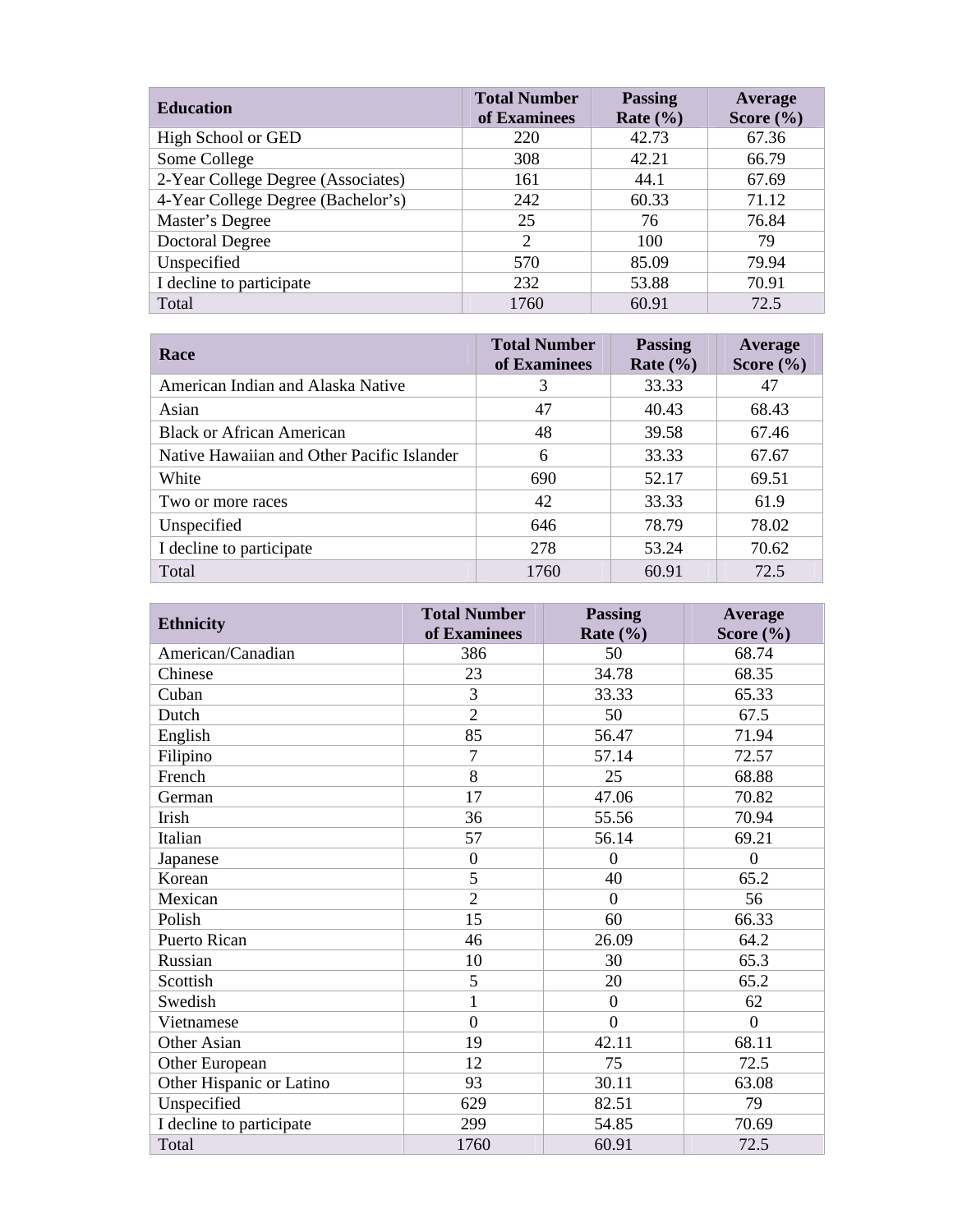| <b>Native Language</b>   | <b>Total Number</b><br>of Examinees | <b>Passing</b><br>Rate $(\% )$ | Average<br>Score $(\% )$ |
|--------------------------|-------------------------------------|--------------------------------|--------------------------|
| Arabic                   | $\Omega$                            | 0                              | $\theta$                 |
| Chinese                  | 19                                  | 42.11                          | 69.63                    |
| English                  | 794                                 | 51.13                          | 69.31                    |
| French                   | 3                                   | $\Omega$                       | 60.67                    |
| German                   | $\overline{0}$                      | $\overline{0}$                 | $\theta$                 |
| Italian                  | 1                                   | 100                            | 78                       |
| Korean                   | 1                                   | $\overline{0}$                 | 49                       |
| Polish                   | 5                                   | 40                             | 58                       |
| Russian                  | 8                                   | 37.5                           | 65.13                    |
| Spanish                  | 69                                  | 24.64                          | 60.57                    |
| Tagalog                  | 1                                   | 100                            | 75                       |
| Vietnamese               | $\theta$                            | $\theta$                       | $\theta$                 |
| Unspecified              | 607                                 | 81.55                          | 79.04                    |
| I decline to participate | 252                                 | 55.16                          | 70.99                    |
| Total                    | 1760                                | 60.91                          | 72.5                     |

# **Accident/Health Agent/Broker**

This examination qualifies the agent/broker to sell accident/health insurance.

# *English-language Examination*

| Gender                   | <b>Total Number</b> | <b>Passing</b> | <b>Average</b> |
|--------------------------|---------------------|----------------|----------------|
|                          | of Examinees        | Rate $(\% )$   | Score $(\% )$  |
| Female                   | 725                 | 54.9           | 69.46          |
| Male                     | 801                 | 57.68          | 70.97          |
| Unspecified              | 409                 | 53.06          | 69.17          |
| I decline to participate |                     |                |                |
| Total                    | 1935                | 55.66          | 70.02          |

| Age                      | <b>Total Number</b><br>of Examinees | <b>Passing</b><br>Rate $(\% )$ | Average<br>Score $(\% )$ |
|--------------------------|-------------------------------------|--------------------------------|--------------------------|
| Under 18                 | $\Omega$                            | $\theta$                       | $\Omega$                 |
| 18-24                    | 153                                 | 56.21                          | 70.38                    |
| $25-29$                  | 210                                 | 50.95                          | 69.57                    |
| 30-34                    | 151                                 | 58.28                          | 70.13                    |
| 35-39                    | 125                                 | 62.4                           | 71.18                    |
| $40 - 44$                | 164                                 | 54.27                          | 69.57                    |
| 45-49                    | 121                                 | 62.81                          | 72.21                    |
| 50-54                    | 111                                 | 63.96                          | 70.79                    |
| 55-59                    | 99                                  | 55.56                          | 70.87                    |
| 60-64                    | 28                                  | 75                             | 74.75                    |
| 65 and over              | 23                                  | 91.3                           | 79.3                     |
| Unspecified              | 83                                  | 48.19                          | 68.41                    |
| I decline to participate | 667                                 | 51.72                          | 68.98                    |
| Total                    | 1935                                | 55.66                          | 70.02                    |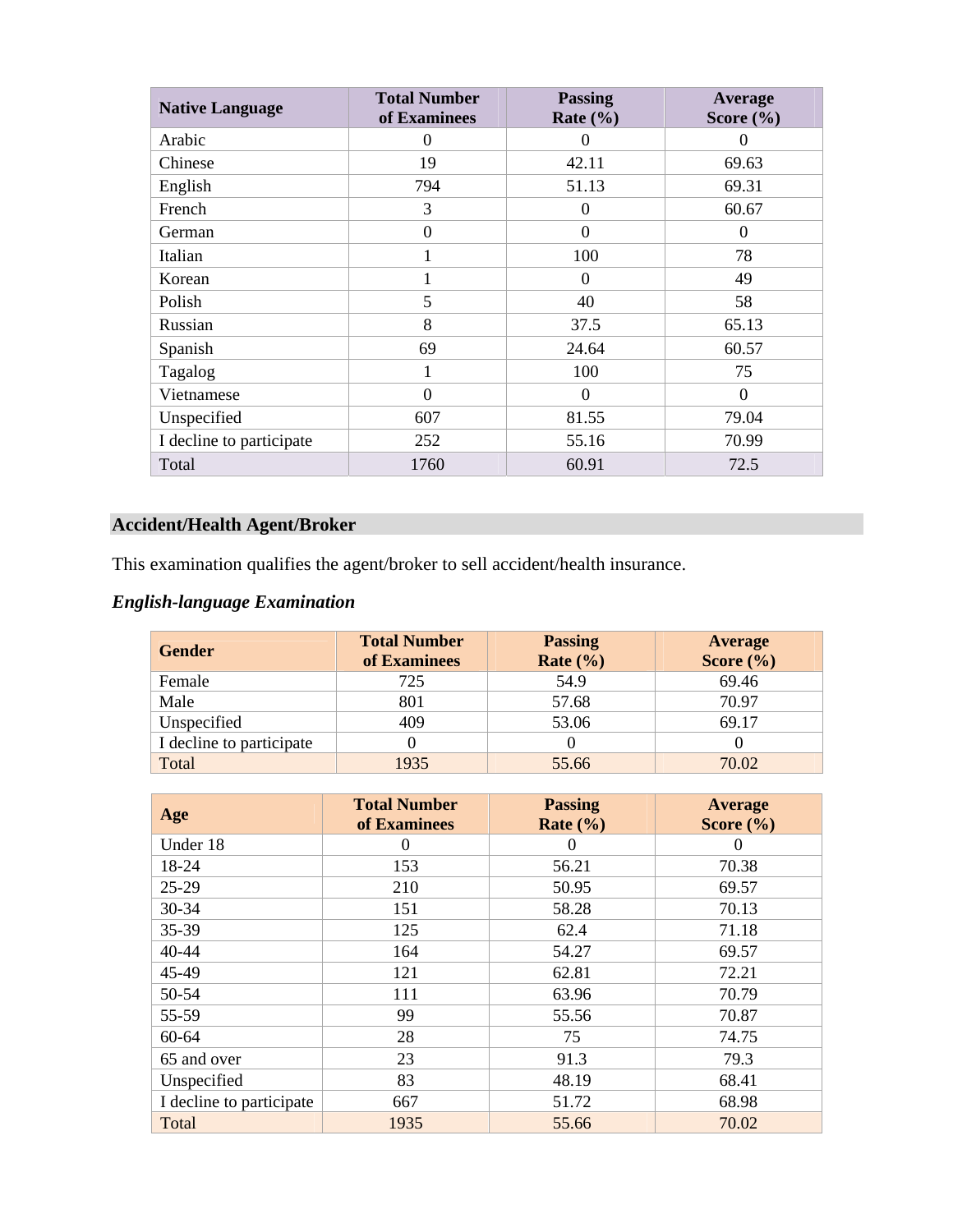| <b>Education</b>                   | <b>Total Number</b><br>of Examinees | <b>Passing</b><br>Rate $(\% )$ | Average<br>Score $(\% )$ |
|------------------------------------|-------------------------------------|--------------------------------|--------------------------|
| High School or GED                 | 126                                 | 41.27                          | 66.58                    |
| Some College                       | 305                                 | 49.18                          | 69.14                    |
| 2-Year College Degree (Associates) | 140                                 | 50.71                          | 68.25                    |
| 4-Year College Degree (Bachelor's) | 487                                 | 67.15                          | 72.66                    |
| Master's Degree                    | 99                                  | 74.75                          | 73.75                    |
| <b>Doctoral Degree</b>             | 16                                  | 81.25                          | 78.31                    |
| Unspecified                        | 87                                  | 48.28                          | 68.72                    |
| I decline to participate           | 675                                 | 51.56                          | 68.95                    |
| Total                              | 1935                                | 55.66                          | 70.02                    |

| <b>Race</b>                                | <b>Total Number</b><br>of Examinees | <b>Passing</b><br>Rate $(\% )$ | Average<br>Score $(\% )$ |
|--------------------------------------------|-------------------------------------|--------------------------------|--------------------------|
| American Indian and Alaska Native          | 3                                   | 66.67                          | 71.67                    |
| Asian                                      | 95                                  | 66.32                          | 72.11                    |
| <b>Black or African American</b>           | 210                                 | 45.71                          | 68.3                     |
| Native Hawaiian and Other Pacific Islander |                                     | 100                            | 77                       |
| White                                      | 554                                 | 69.68                          | 73.59                    |
| Two or more races                          | 83                                  | 42.17                          | 67.01                    |
| Unspecified                                | 230                                 | 45.65                          | 66.92                    |
| I decline to participate                   | 759                                 | 51.25                          | 68.89                    |
| Total                                      | 1935                                | 55.66                          | 70.02                    |

| <b>Ethnicity</b>         | <b>Total Number</b><br>of Examinees | <b>Passing</b><br>Rate $(\% )$ | <b>Average</b><br>Score $(\% )$ |
|--------------------------|-------------------------------------|--------------------------------|---------------------------------|
| American/Canadian        | 370                                 | 62.97                          | 72.3                            |
| Chinese                  | 65                                  | 66.15                          | 72.34                           |
| Cuban                    | 3                                   | 100                            | 75.67                           |
| Dutch                    | $\overline{2}$                      | 50                             | 70                              |
| English                  | 24                                  | 54.17                          | 69.17                           |
| Filipino                 | 5                                   | 60                             | 67.8                            |
| French                   | 3                                   | 33.33                          | 62.33                           |
| German                   | 10                                  | 90                             | 79.7                            |
| Irish                    | 40                                  | 80                             | 74.53                           |
| Italian                  | 84                                  | 61.9                           | 72.51                           |
| Japanese                 | $\boldsymbol{0}$                    | $\overline{0}$                 | $\theta$                        |
| Korean                   | 5                                   | 40                             | 70.4                            |
| Mexican                  | $\overline{3}$                      | 100                            | 82.33                           |
| Polish                   | 11                                  | 90.91                          | 79.18                           |
| Puerto Rican             | 99                                  | 40.4                           | 65.79                           |
| Russian                  | 9                                   | 77.78                          | 72.67                           |
| Scottish                 | 1                                   | 100                            | 94                              |
| Swedish                  | $\overline{2}$                      | 100                            | 82.5                            |
| Vietnamese               | $\overline{0}$                      | $\overline{0}$                 | $\overline{0}$                  |
| Other Asian              | 15                                  | 80                             | 72.33                           |
| Other European           | 24                                  | 70.83                          | 73.75                           |
| Other Hispanic or Latino | 192                                 | 44.79                          | 66.48                           |
| Unspecified              | 195                                 | 52.31                          | 69.18                           |
| I decline to participate | 773                                 | 52.39                          | 69.36                           |
| Total                    | 1935                                | 55.66                          | 70.02                           |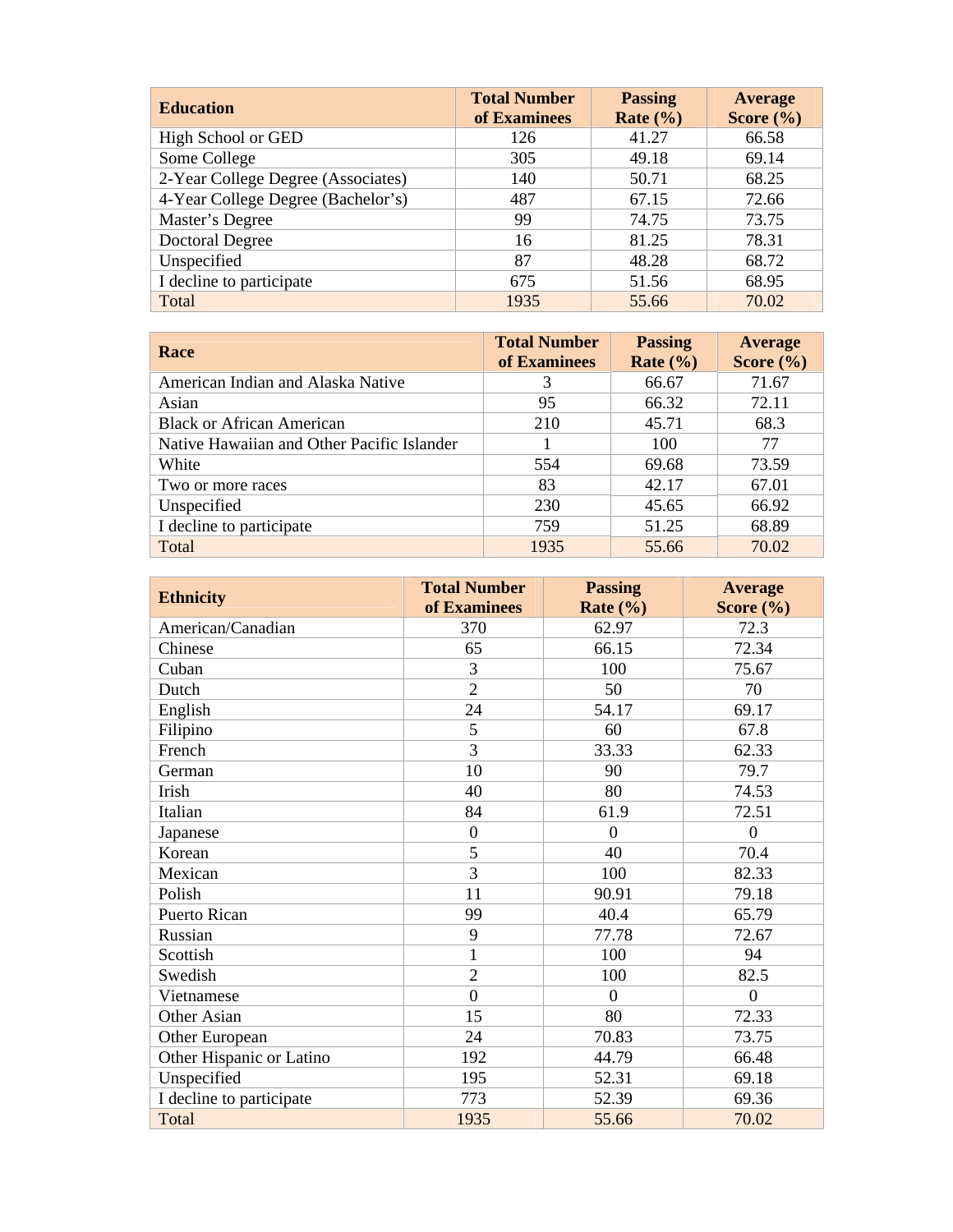| <b>Native Language</b>   | <b>Total Number</b><br>of Examinees | <b>Passing</b><br>Rate $(\% )$ | <b>Average</b><br>Score $(\% )$ |
|--------------------------|-------------------------------------|--------------------------------|---------------------------------|
| Arabic                   | 2                                   | 50                             | 57                              |
| Chinese                  | 60                                  | 68.33                          | 72.75                           |
| English                  | 829                                 | 62                             | 72.19                           |
| French                   | 13                                  | 46.15                          | 66.92                           |
| German                   | $\overline{0}$                      | $\theta$                       | $\overline{0}$                  |
| Italian                  | 5                                   | 40                             | 71.4                            |
| Korean                   | 4                                   | 75                             | 74                              |
| Polish                   | $\mathbf{0}$                        | $\overline{0}$                 | $\boldsymbol{0}$                |
| Russian                  | 9                                   | 88.89                          | 76.22                           |
| Spanish                  | 190                                 | 40.53                          | 64.71                           |
| Tagalog                  | 4                                   | 50                             | 64.5                            |
| Vietnamese               | $\mathbf{0}$                        | $\boldsymbol{0}$               | $\boldsymbol{0}$                |
| Unspecified              | 120                                 | 52.5                           | 68.57                           |
| I decline to participate | 699                                 | 51.5                           | 68.93                           |
| Total                    | 1935                                | 55.66                          | 70.02                           |

# *Spanish-language Examination*

| <b>Gender</b>            | <b>Total Number</b><br>of Examinees | <b>Passing</b><br>Rate $(\% )$ | Average<br>Score $(\% )$ |
|--------------------------|-------------------------------------|--------------------------------|--------------------------|
| Female                   |                                     |                                | 54.86                    |
| Male                     |                                     |                                | 49                       |
| Unspecified              |                                     |                                | 46.5                     |
| I decline to participate |                                     |                                |                          |
| Total                    |                                     |                                | 52.27                    |

| Age                      | <b>Total Number</b><br>of Examinees | <b>Passing</b><br>Rate $(\% )$ | <b>Average</b><br>Score $(\% )$ |
|--------------------------|-------------------------------------|--------------------------------|---------------------------------|
| Under 18                 | $\mathbf{0}$                        | $\boldsymbol{0}$               | $\overline{0}$                  |
| 18-24                    | $\mathbf{0}$                        | $\overline{0}$                 | $\boldsymbol{0}$                |
| 25-29                    | $\mathbf{0}$                        | $\overline{0}$                 | $\overline{0}$                  |
| 30-34                    | $\overline{2}$                      | $\overline{0}$                 | 48.5                            |
| 35-39                    | 5                                   | $\overline{0}$                 | 60.4                            |
| 40-44                    | $\mathbf{0}$                        | $\boldsymbol{0}$               | $\overline{0}$                  |
| 45-49                    | 1                                   | $\overline{0}$                 | 48                              |
| 50-54                    | $\mathbf{0}$                        | $\overline{0}$                 | $\boldsymbol{0}$                |
| 55-59                    | $\mathbf{0}$                        | $\overline{0}$                 | $\mathbf{0}$                    |
| 60-64                    | $\mathbf{0}$                        | $\boldsymbol{0}$               | $\boldsymbol{0}$                |
| 65 and over              | $\overline{0}$                      | $\overline{0}$                 | $\overline{0}$                  |
| Unspecified              | $\overline{0}$                      | $\theta$                       | $\theta$                        |
| I decline to participate | 3                                   | $\mathbf{0}$                   | 42.67                           |
| Total                    | 11                                  | $\overline{0}$                 | 52.27                           |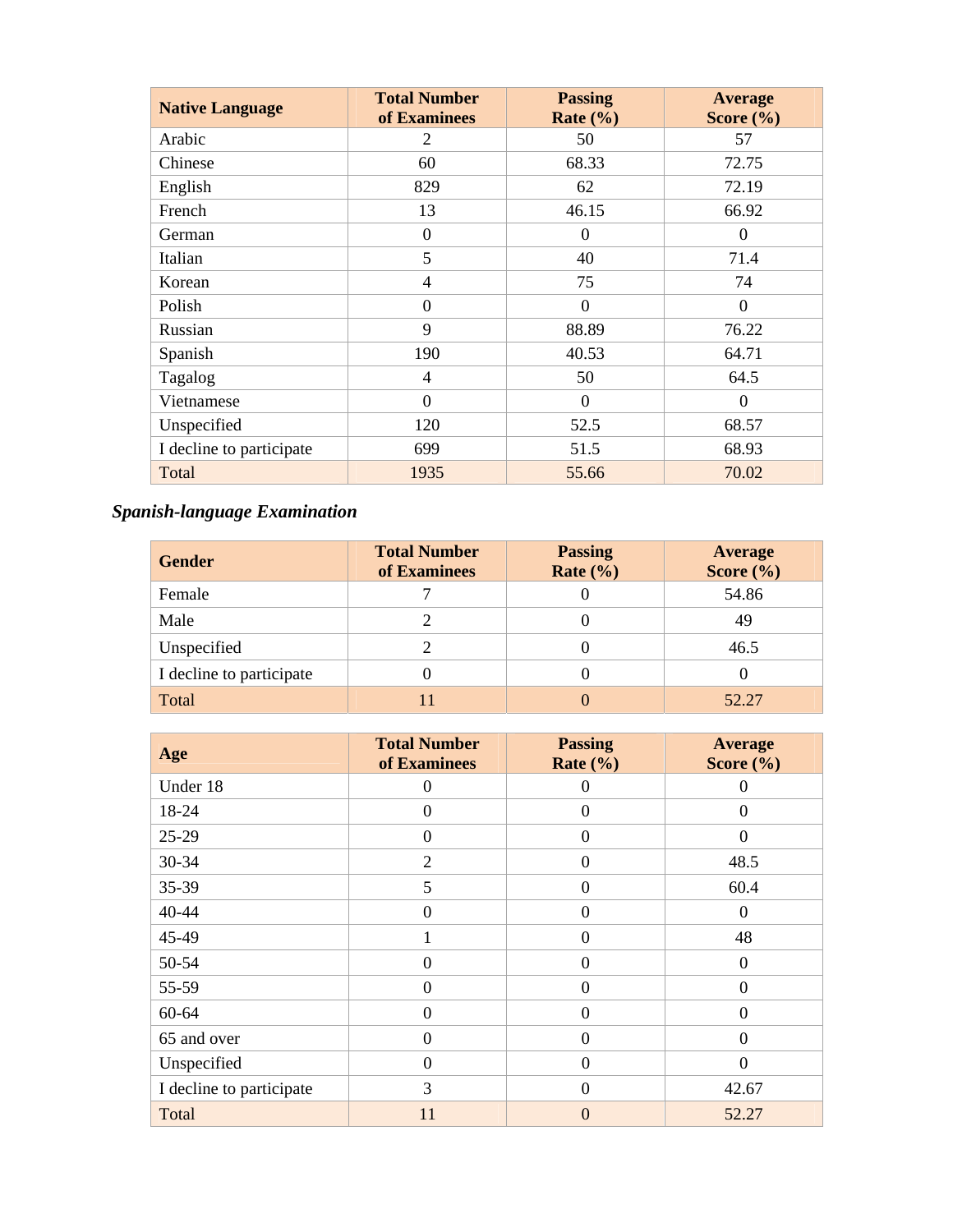| <b>Education</b>                   | <b>Total Number</b><br>of Examinees | <b>Passing</b><br>Rate $(\% )$ | <b>Average</b><br>Score $(\% )$ |
|------------------------------------|-------------------------------------|--------------------------------|---------------------------------|
| High School or GED                 |                                     |                                | 44.5                            |
| Some College                       |                                     |                                | 49                              |
| 2-Year College Degree (Associates) |                                     |                                | 65                              |
| 4-Year College Degree (Bachelor's) |                                     |                                |                                 |
| Master's Degree                    |                                     |                                |                                 |
| Doctoral Degree                    |                                     |                                |                                 |
| Unspecified                        |                                     |                                |                                 |
| I decline to participate           | 3                                   |                                | 42.67                           |
| Total                              |                                     |                                | 52.27                           |

| <b>Race</b>                                | <b>Total Number</b><br>of Examinees | <b>Passing</b><br>Rate $(\% )$ | Average<br>Score $(\% )$ |
|--------------------------------------------|-------------------------------------|--------------------------------|--------------------------|
| American Indian or Alaska Native           |                                     |                                |                          |
| Asian                                      |                                     |                                |                          |
| <b>Black or African American</b>           |                                     |                                |                          |
| Native Hawaiian and Other Pacific Islander |                                     |                                |                          |
| White                                      |                                     |                                | 48                       |
| Two or more races                          |                                     |                                |                          |
| Unspecified                                |                                     |                                | 46.33                    |
| I decline to participate                   |                                     |                                | 55.43                    |
| Total                                      |                                     |                                | 52.27                    |

| <b>Ethnicity</b>         | <b>Total Number</b><br>of Examinees | <b>Passing</b><br>Rate $(\frac{6}{6})$ | <b>Average</b><br>Score $(\% )$ |
|--------------------------|-------------------------------------|----------------------------------------|---------------------------------|
| American/Canadian        | $\overline{0}$                      | $\theta$                               | $\overline{0}$                  |
| Chinese                  | $\overline{0}$                      | $\overline{0}$                         | $\overline{0}$                  |
| Cuban                    | $\mathbf{0}$                        | $\boldsymbol{0}$                       | $\overline{0}$                  |
| Dutch                    | $\overline{0}$                      | $\theta$                               | $\overline{0}$                  |
| English                  | $\mathbf{0}$                        | $\overline{0}$                         | $\overline{0}$                  |
| Filipino                 | $\overline{0}$                      | $\overline{0}$                         | $\overline{0}$                  |
| French                   | $\overline{0}$                      | $\mathbf{0}$                           | $\overline{0}$                  |
| German                   | $\mathbf{0}$                        | $\overline{0}$                         | $\overline{0}$                  |
| Irish                    | $\overline{0}$                      | $\overline{0}$                         | $\overline{0}$                  |
| Italian                  | $\overline{0}$                      | $\mathbf{0}$                           | $\overline{0}$                  |
| Japanese                 | $\overline{0}$                      | $\mathbf{0}$                           | $\overline{0}$                  |
| Korean                   | $\overline{0}$                      | $\mathbf{0}$                           | $\overline{0}$                  |
| Mexican                  | $\mathbf{0}$                        | $\mathbf{0}$                           | $\overline{0}$                  |
| Polish                   | $\overline{0}$                      | $\mathbf{0}$                           | $\overline{0}$                  |
| Puerto Rican             | $\overline{0}$                      | $\overline{0}$                         | $\overline{0}$                  |
| Russian                  | $\mathbf{0}$                        | $\theta$                               | $\overline{0}$                  |
| Scottish                 | $\mathbf{0}$                        | $\overline{0}$                         | $\overline{0}$                  |
| Swedish                  | $\boldsymbol{0}$                    | $\mathbf{0}$                           | $\overline{0}$                  |
| Vietnamese               | $\overline{0}$                      | $\overline{0}$                         | $\overline{0}$                  |
| Other Asian              | $\overline{0}$                      | $\overline{0}$                         | $\overline{0}$                  |
| Other European           | $\overline{0}$                      | $\mathbf{0}$                           | $\theta$                        |
| Other Hispanic or Latino | $\overline{7}$                      | $\mathbf{0}$                           | 55.86                           |
| Unspecified              | $\overline{2}$                      | $\overline{0}$                         | 38                              |
| I decline to participate | $\overline{2}$                      | $\mathbf{0}$                           | 54                              |
| Total                    | 11                                  | $\overline{0}$                         | 52.27                           |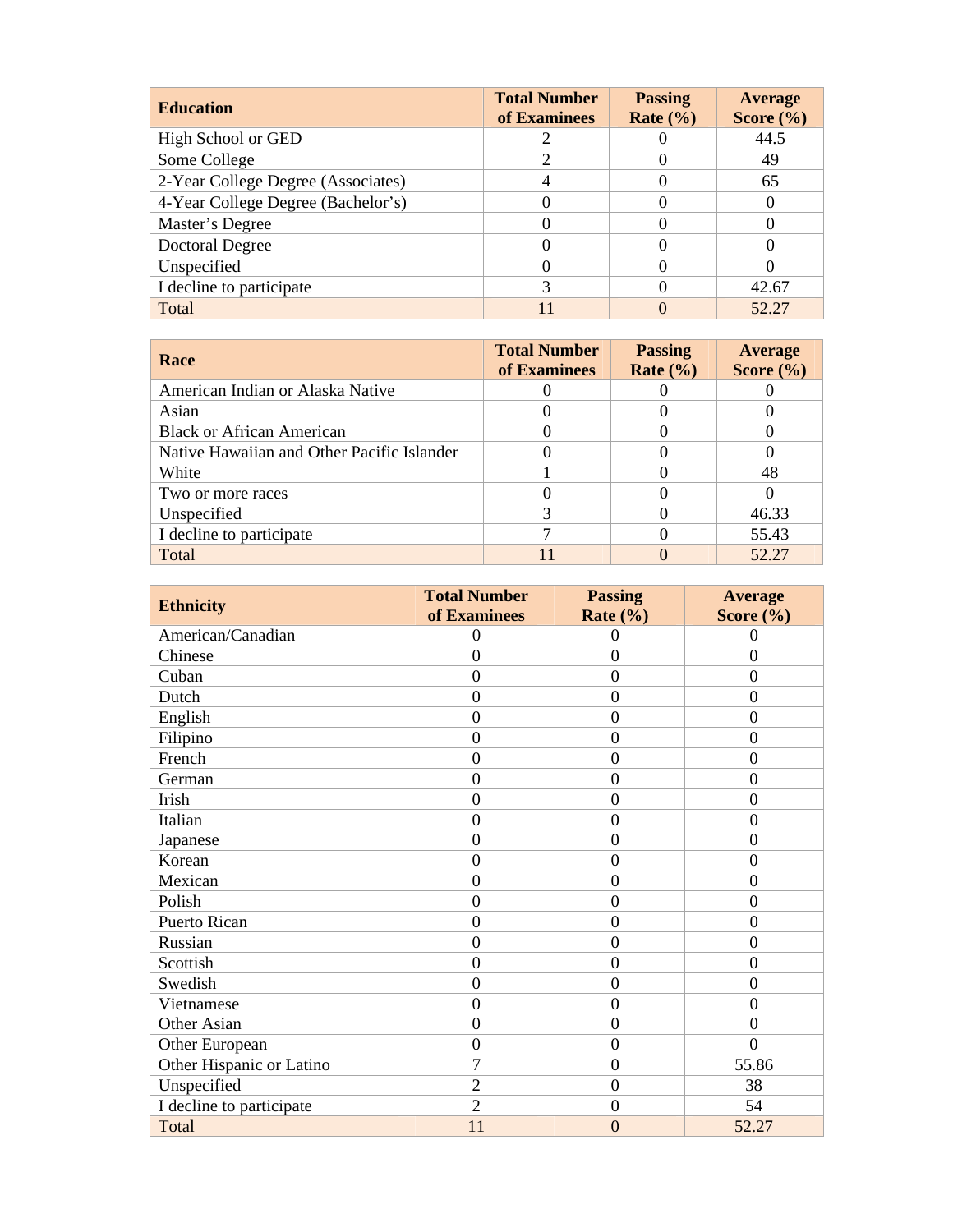| <b>Native Language</b>   | <b>Total Number</b><br>of Examinees | <b>Passing</b><br>Rate $(\% )$ | <b>Average</b><br>Score $(\% )$ |
|--------------------------|-------------------------------------|--------------------------------|---------------------------------|
| Arabic                   | $\theta$                            | 0                              | 0                               |
| Chinese                  | $\theta$                            | $\Omega$                       | $\theta$                        |
| English                  | $\overline{0}$                      | $\theta$                       | $\overline{0}$                  |
| French                   | $\theta$                            | $\Omega$                       | $\overline{0}$                  |
| German                   | $\overline{0}$                      | $\Omega$                       | $\overline{0}$                  |
| Italian                  | $\theta$                            | $\Omega$                       | $\overline{0}$                  |
| Korean                   | $\theta$                            | 0                              | $\theta$                        |
| Polish                   | $\overline{0}$                      | $\overline{0}$                 | $\overline{0}$                  |
| Russian                  | $\theta$                            | $\Omega$                       | $\overline{0}$                  |
| Spanish                  | 7                                   | $\Omega$                       | 55.86                           |
| Tagalog                  | $\theta$                            | $\Omega$                       | 0                               |
| Vietnamese               | $\overline{0}$                      | $\Omega$                       | $\Omega$                        |
| Unspecified              | $\overline{2}$                      | $\Omega$                       | 38                              |
| I decline to participate | $\overline{2}$                      | $\Omega$                       | 54                              |
| Total                    | 11                                  | $\left( \right)$               | 52.27                           |

# **Property/Casualty Agent/Broker**

This examination qualifies the agent/broker to sell the property/casualty lines of insurance.

| Gender                   | <b>Total Number</b><br>of Examinees | <b>Passing</b><br>Rate $(\% )$ | Average<br>Score $(\% )$ |
|--------------------------|-------------------------------------|--------------------------------|--------------------------|
| Female                   | 1474                                | 51.7                           | 69.93                    |
| Male                     | 1336                                | 59.06                          | 71.8                     |
| Unspecified              | 98                                  | 45.92                          | 68.38                    |
| I decline to participate |                                     |                                |                          |
| Total                    | 2908                                | 54.88                          | 70.73                    |

| Age                      | <b>Total Number</b><br>of Examinees | <b>Passing</b><br>Rate $(\% )$ | Average<br>Score $(\% )$ |
|--------------------------|-------------------------------------|--------------------------------|--------------------------|
| Under 18                 |                                     | $\Omega$                       | 48.67                    |
| 18-24                    | 603                                 | 46.43                          | 69.42                    |
| $25-29$                  | 493                                 | 53.96                          | 70.87                    |
| 30-34                    | 412                                 | 54.85                          | 70.72                    |
| 35-39                    | 228                                 | 59.65                          | 71.32                    |
| 40-44                    | 232                                 | 58.62                          | 71.45                    |
| 45-49                    | 180                                 | 70                             | 73.99                    |
| 50-54                    | 179                                 | 60.34                          | 72.39                    |
| 55-59                    | 84                                  | 58.33                          | 71.77                    |
| 60-64                    | 21                                  | 76.19                          | 76.22                    |
| 65 and over              | 9                                   | 77.78                          | 74.29                    |
| Unspecified              | 95                                  | 40                             | 65.63                    |
| I decline to participate | 371                                 | 56.06                          | 70.27                    |
| Total                    | 2908                                | 54.88                          | 70.73                    |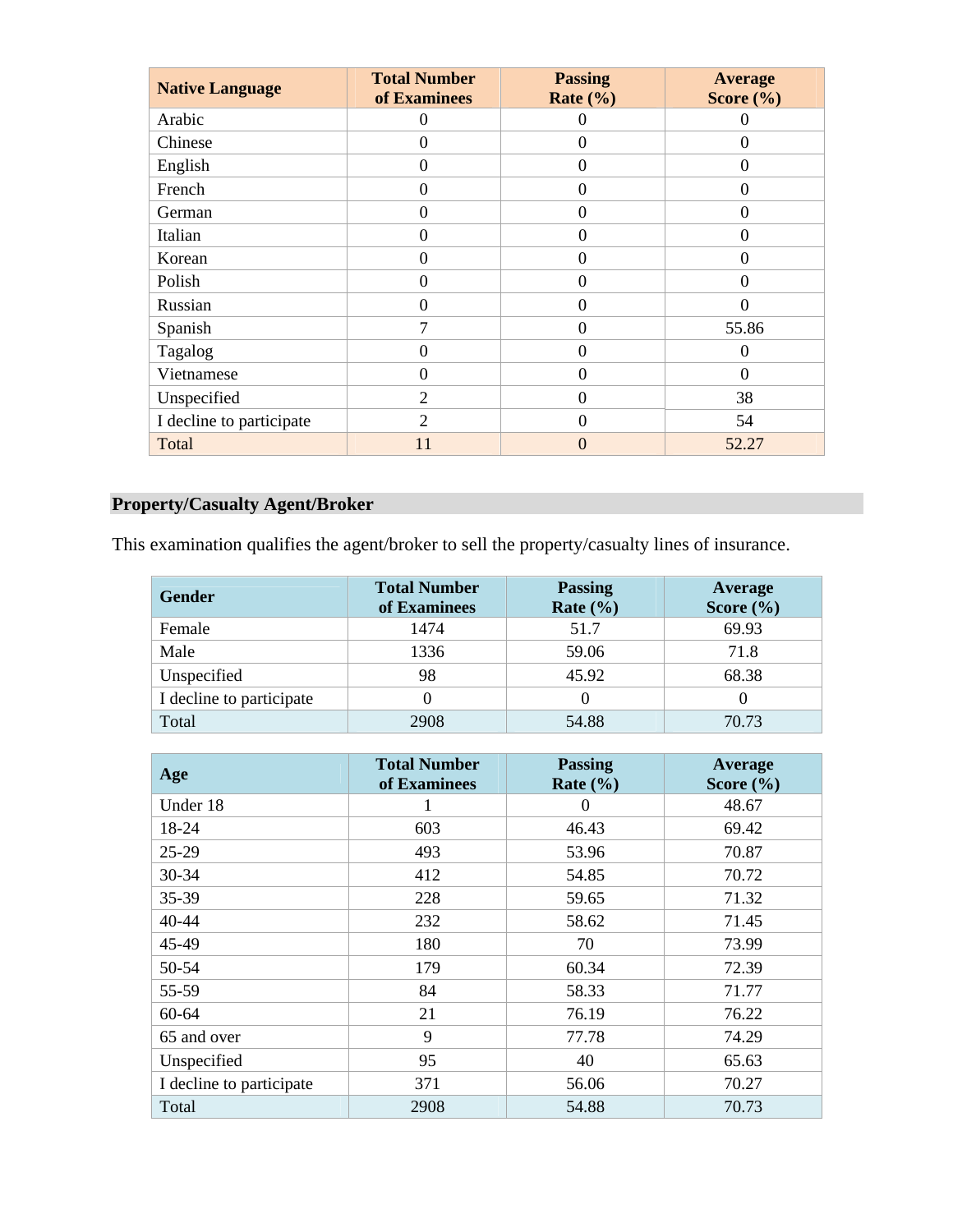| <b>Education</b>                   | <b>Total Number</b><br>of Examinees | <b>Passing</b><br>Rate $(\% )$ | Average<br>Score $(\% )$ |
|------------------------------------|-------------------------------------|--------------------------------|--------------------------|
| High School or GED                 | 337                                 | 35.61                          | 66.57                    |
| Some College                       | 693                                 | 48.77                          | 69.65                    |
| 2-Year College Degree (Associates) | 259                                 | 52.12                          | 69.94                    |
| 4-Year College Degree (Bachelor's) | 925                                 | 63.57                          | 72.88                    |
| Master's Degree                    | 177                                 | 76.84                          | 76.09                    |
| Doctoral Degree                    | 13                                  | 100                            | 82.72                    |
| Unspecified                        | 121                                 | 39.67                          | 66.14                    |
| Decline to participate             | 383                                 | 56.92                          | 70.29                    |
| Total                              | 2908                                | 54.88                          | 70.73                    |

| <b>Race</b>                                | <b>Total Number</b><br>of Examinees | <b>Passing</b><br>Rate $(\% )$ | Average<br>Score $(\% )$ |
|--------------------------------------------|-------------------------------------|--------------------------------|--------------------------|
| American Indian or Alaska Native           | 4                                   | 100                            | 81                       |
| Asian                                      | 292                                 | 35.62                          | 66.05                    |
| <b>Black or African American</b>           | 164                                 | 35.37                          | 66.85                    |
| Native Hawaiian and Other Pacific Islander | 8                                   | 62.5                           | 67.67                    |
| White                                      | 1564                                | 64.13                          | 73.47                    |
| Two or more races                          | 76                                  | 60.53                          | 70.47                    |
| Unspecified                                | 294                                 | 34.69                          | 64.95                    |
| I decline to participate                   | 506                                 | 54.15                          | 69.65                    |
| Total                                      | 2908                                | 54.88                          | 70.73                    |

| <b>Ethnicity</b>         | <b>Total Number</b><br>of Examinees | <b>Passing</b><br>Rate $(\% )$ | Average<br>Score $(\% )$ |
|--------------------------|-------------------------------------|--------------------------------|--------------------------|
| American/Canadian        | 901                                 | 61.82                          | 72.96                    |
| Chinese                  | 90                                  | 45.56                          | 68.22                    |
| Cuban                    | 3                                   | 66.67                          | 73.78                    |
|                          | 5                                   |                                |                          |
| Dutch                    |                                     | 80                             | 76.53                    |
| English                  | 82                                  | 52.44                          | 70.6                     |
| Filipino                 | $\overline{7}$                      | 42.86                          | 63.33                    |
| French                   | 9                                   | 44.44                          | 71.26                    |
| German                   | 36                                  | 69.44                          | 75.09                    |
| Irish                    | 131                                 | 68.7                           | 74.97                    |
| Italian                  | 190                                 | 63.16                          | 72.61                    |
| Japanese                 | 16                                  | 62.5                           | 71.42                    |
| Korean                   | 58                                  | 25.86                          | 64.62                    |
| Mexican                  | 9                                   | 44.44                          | 70.15                    |
| Polish                   | 33                                  | 75.76                          | 75.23                    |
| Puerto Rican             | 53                                  | 43.4                           | 67.17                    |
| Russian                  | 38                                  | 34.21                          | 63.17                    |
| Scottish                 | $\overline{7}$                      | 85.71                          | 78.19                    |
| Swedish                  | 1                                   | 100                            | 95.33                    |
| Vietnamese               | 18                                  | 11.11                          | 61.07                    |
| Other Asian              | 100                                 | 33                             | 65.6                     |
| Other European           | 60                                  | 58.33                          | 71.69                    |
| Other Hispanic or Latino | 193                                 | 36.79                          | 65.4                     |
| Unspecified              | 297                                 | 45.12                          | 68.15                    |
| I decline to participate | 571                                 | 58.67                          | 71.1                     |
| Total                    | 2908                                | 54.88                          | 70.73                    |